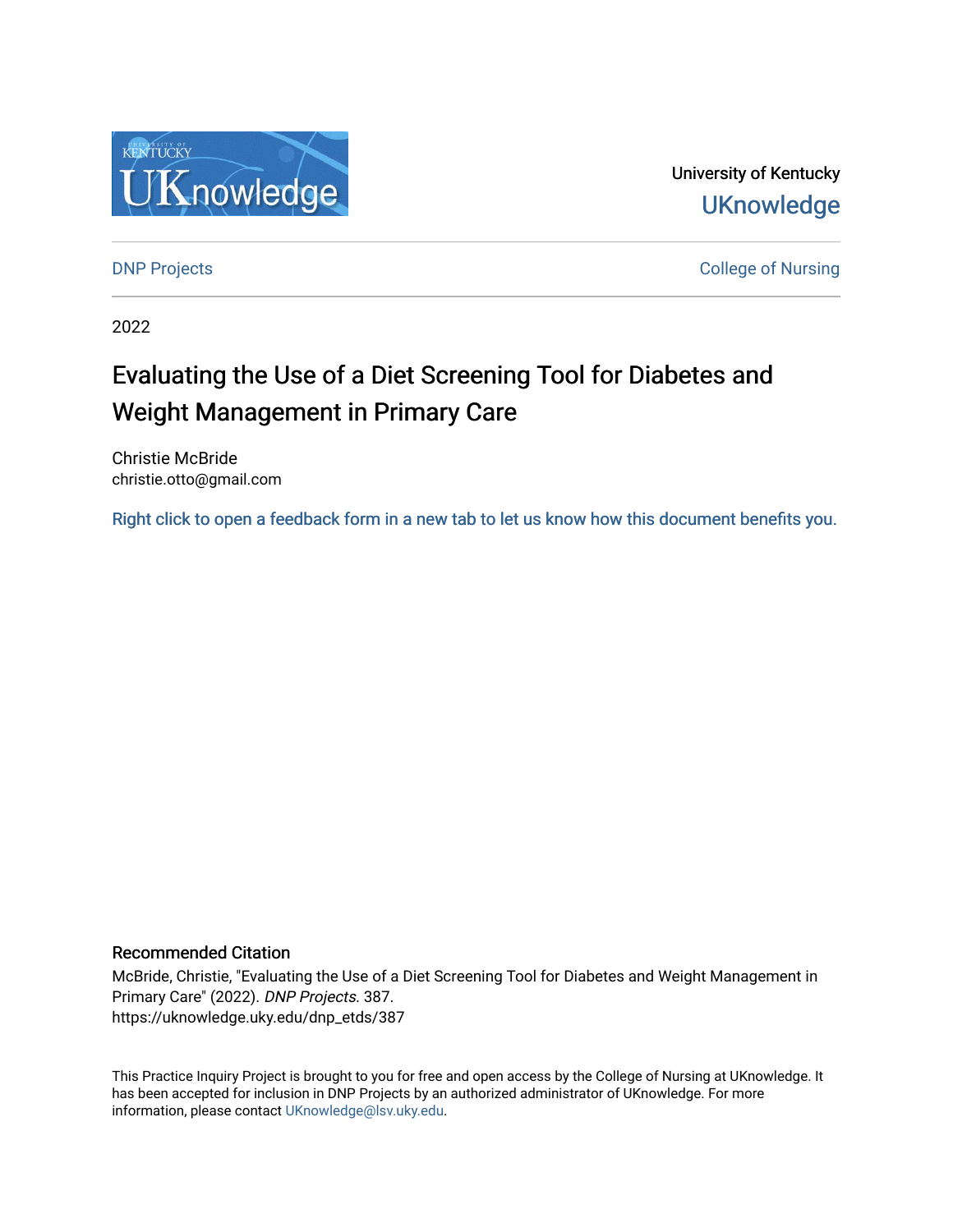# Evaluating the Use of a Diet Screening Tool for Diabetes and Weight Management in Primary

Care

Submitted in partial fulfillment of the requirements for the degree of Doctor of Nursing Practice

at the University of Kentucky

By

Christie M. McBride

Lexington, Kentucky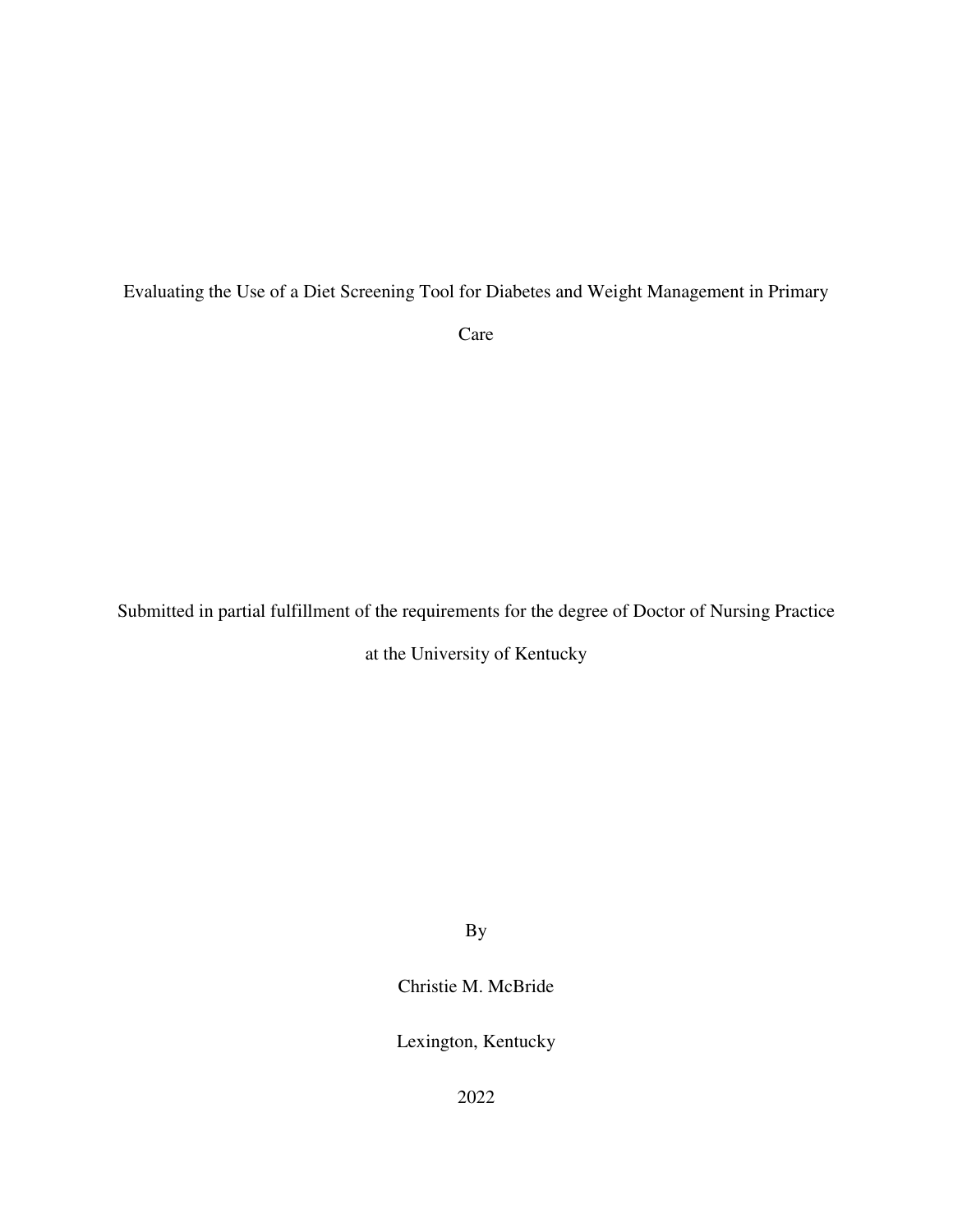### **Abstract**

Background: Type 2 diabetes mellitus is a prominent disease and leading cause of death in the nation. Many complications can develop when glucose levels are poorly controlled. When patients receive education and support in diabetes self-management, including individualized dietary interventions, it leads to improved glycemic control.

Purpose: The purpose of this quality improvement (QI) project was to evaluate the incorporation of a diet recall tool, Starting the Conversation (STC), in the standard care for diabetic patients with abnormal body mass index (BMI). The study aimed to examine: (1) patient opinion of the intervention and (2) healthcare provider satisfaction with use of the diet recall tool.

Methods: This QI project took place in a Women's Health primary care clinic within an academic medical center. The study utilized the Plan, Do, Study, Act (PDSA) rapid-cycle model for improvement. Stakeholder feedback was anonymously obtained by survey collection.

Results: Most patients reported finding the STC tool helpful for describing diet ( $M = 4.00$ ,  $SD = 0.9$ ,  $n = 28$ ) and reflecting on typical eating habits (M = 3.86, SD = 1.14, n = 28). When a nutrition education and goal setting element was added, interest in utilizing these tools was evenly split ( $M = 3.25$ ,  $SD = 1.28$ ,  $n = 8$ ). Primary care providers (PCPs) reported inadequate time for nutrition counseling, but all found it helpful to have the STC tool and nutrition education material available  $(n = 3)$ .

Conclusion: The STC tool can aid in quickly collecting nutrition information and may help motivated patients improve their dietary habits. The STC can be a useful tool for PCPs to utilize when counseling patients who are ready to make dietary changes.

 *Keywords:* type 2 diabetes, diet, body mass index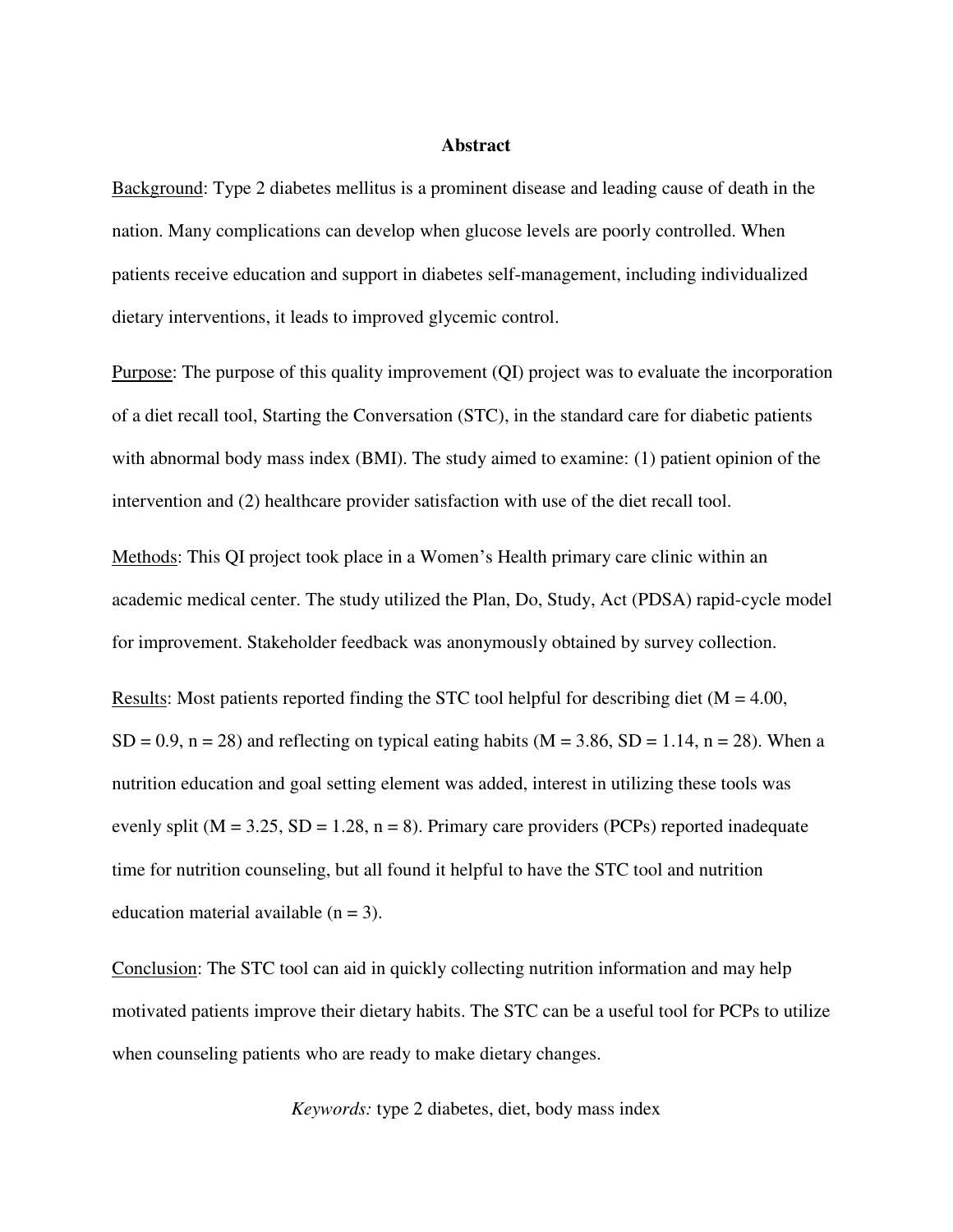### **Acknowledgements**

<span id="page-3-0"></span> I would like to thank my committee members, Dr. Elizabeth Tovar and Dr. Angela Grubbs, for their help in completing this project, with particular thanks to my advisor, Dr. Julianne Ossege, for her guidance and support throughout my graduate studies. Through the course of this project, I consulted statistician Dr. Amanda Thaxton Wiggins regarding statistical analysis and dietician Andrew Wheeler to verify nutrition information, and I would like to thank both for sharing their expertise. I am also grateful for the training and experience I received from the Family and Community Medicine program for quality improvement. Additionally, I would like to acknowledge Brooke Englert for her mentorship and thank her and all the Women's Health Clinic staff for so kindly participating in my project. Finally, thanks to all my friends and family who have encouraged me throughout my educational path.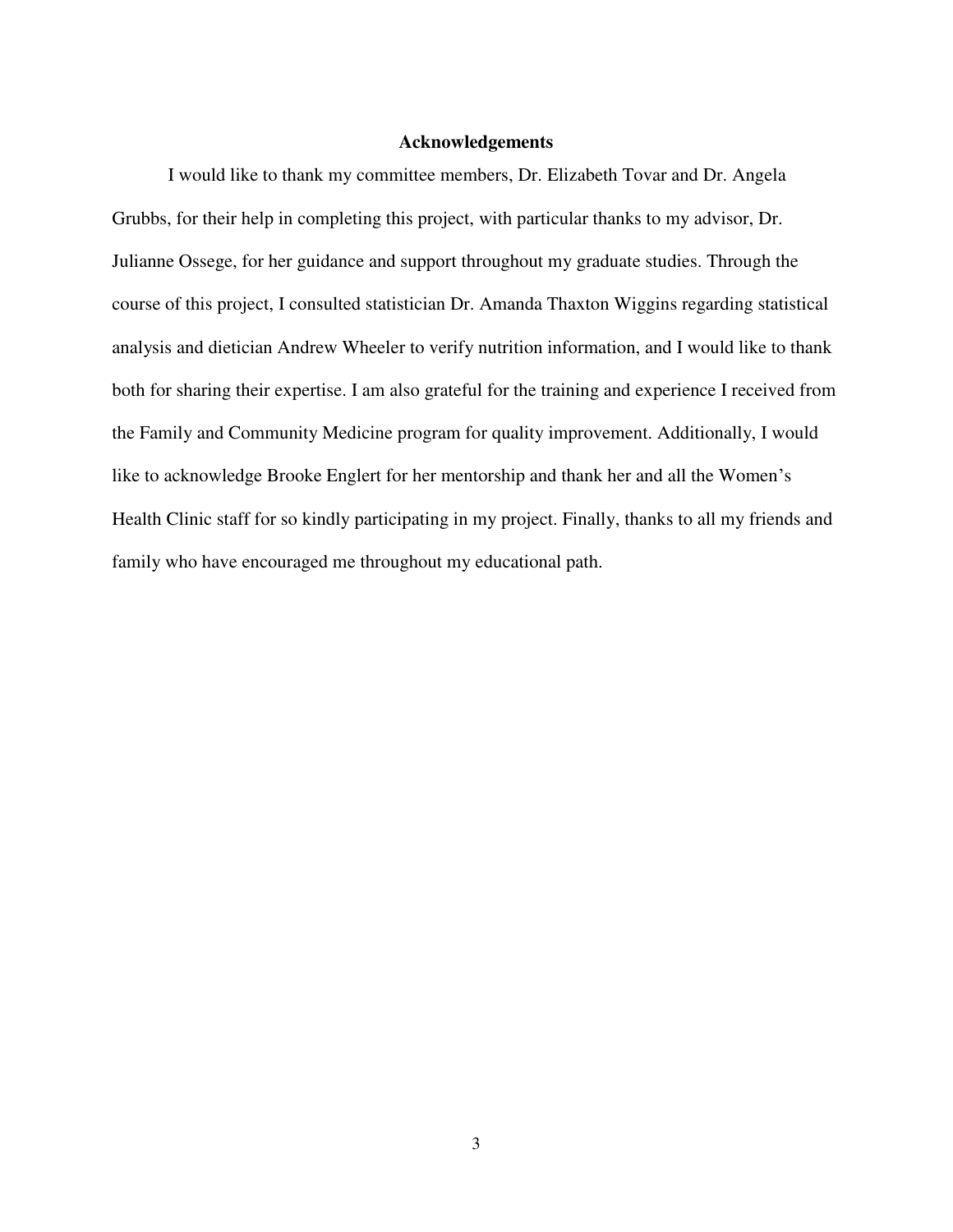# **Table of Contents**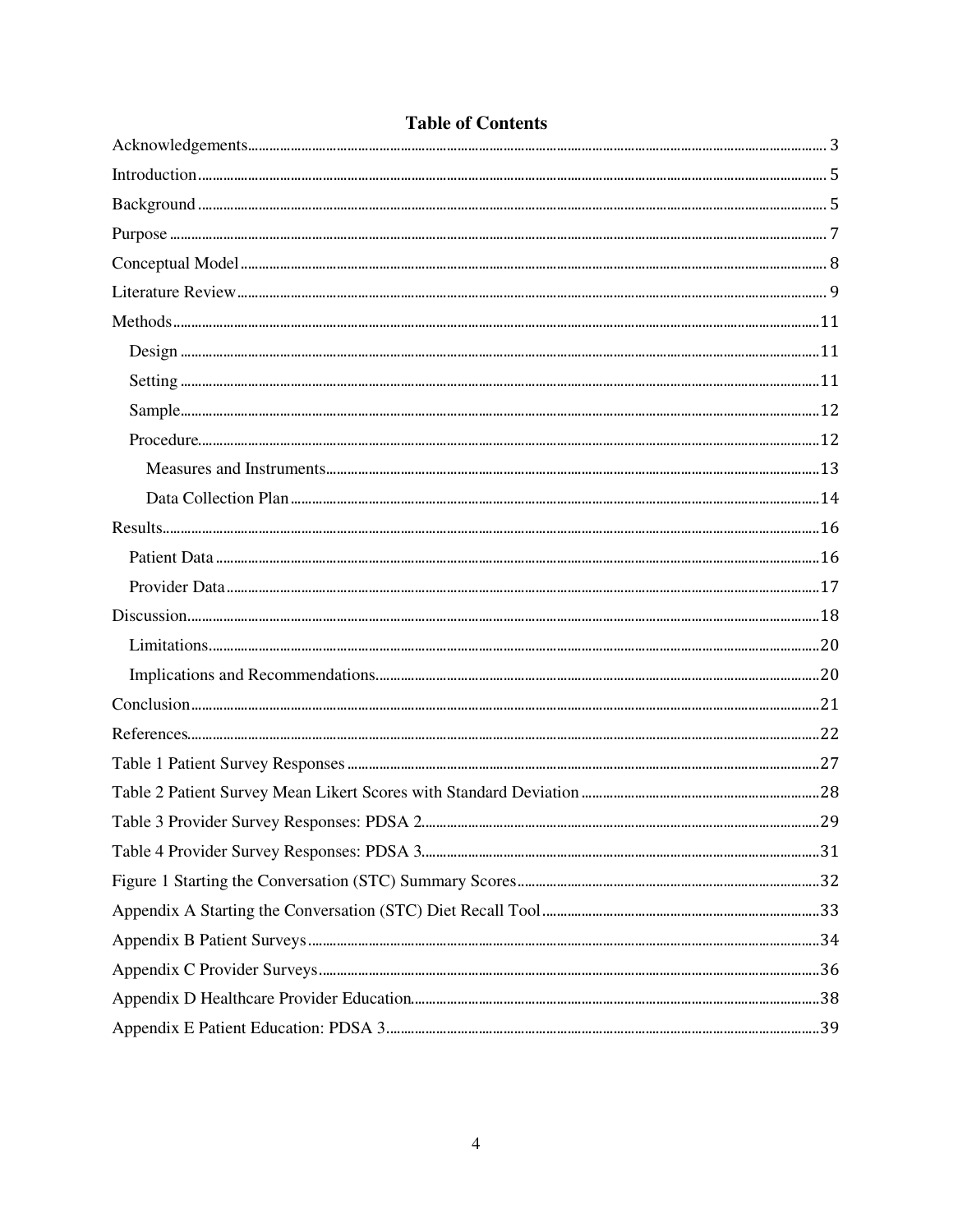#### **Introduction**

<span id="page-5-0"></span>Diabetes is a prevalent disease in the United States (U.S.) and when poorly controlled it can lead to many complications and high healthcare costs. Approximately 11% of adults in the U.S. have diabetes, which equates to 37.3 million people (Centers for Disease Control and Prevention [CDC], 2020). Diabetes has an estimated annual cost of \$327 billion and it is the  $7<sup>th</sup>$ leading cause of death in the U.S. (CDC, 2020). There is a clear need for improvement in the care and management of diabetic patients. Eighty-nine percent of diabetic patients in the U.S. are also overweight or obese (CDC, 2020). Maintaining a healthy diet is a mainstay of treatment for diabetes. The American Diabetes Association (ADA) recommends individualized nutrition counseling as a means of helping patients manage weight and glycemic control and reduce risk of cardiovascular disease (Evert et al., 2019). Diabetes self-management education and support (DSMES) increases the use of primary care and other preventive services and correlates with less use of acute care services and lower medical costs (American Diabetes Association [ADA], 2021). Despite the evidence in support of nutritional therapy, such lifestyle modifications can be difficult for patients to achieve.

#### **Background**

<span id="page-5-1"></span>Nutritional management of diabetic patients involves tracking both weight and glycemic control. Body mass index (BMI; kilograms of body weight divided by height in meters squared) is the most common measure used to classify weight in adults. Normal weight is considered a BMI of 18.5 to 24.99 kg/m<sup>2</sup>, overweight is 25 to 29.99 kg/m<sup>2</sup>, and obesity is a BMI of 30 kg/m<sup>2</sup> or above (Cornier et al., 2011). Monitoring glycemic control involves the use of a hemoglobin A1c (A1c) level, which is a measurement of the average blood glucose from the past three months. An A1c less than 7% (without significant hypoglycemia) is considered an appropriate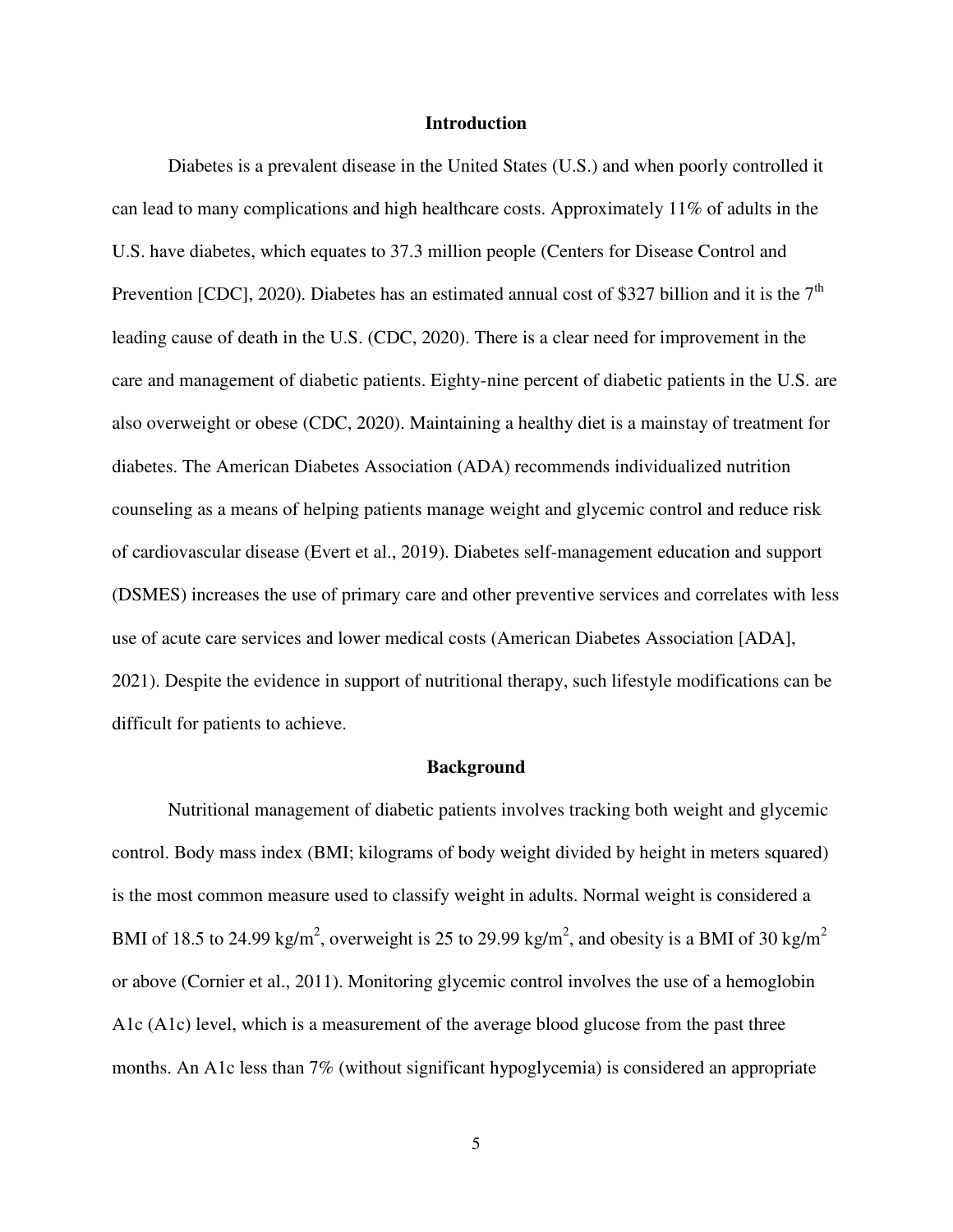goal for most non-pregnant diabetic adults and a goal less than 8% may be used for patients with shorter life expectancy or concerns about harm from further treatment (ADA, 2021). Of adults diagnosed with diabetes, 18.7% have an A1c value greater than 9.0%. The United States Department of Health and Human Services (USDHHS) has set a 10-year goal to reduce this number to 11.6% by 2030 (Office of Disease Prevention and Health Promotion [ODPHP], n.d.). Patients with A1c levels this high are typically referred to diabetes education programs, but often do not attend for logistical, financial, and medical reasons, or because they perceive no benefit (Horigan et al., 2017). Primary care providers (PCPs) should therefore explore more interventions to help their patients manage this condition.

 The Medicare Access and CHIP Reauthorization Act (MACRA) was signed into law in 2015, changing Medicare payments to clinicians so that they favor value over volume. This Quality Payment Program (QPP) offers two tracks: (1) the Merit Based Incentive Payments System (MIPS) and (2) Alternative Payment Models (APMs). The MIPS scores eligible clinicians on performance in the areas of quality, cost, promoting interoperability, and improvement activities. These scores are weighted and used to calculate a final score that determines payment based on comparison to performance thresholds (Centers for Medicare and Medicaid Services [CMS], 2019). The quality requirement can be broken down into clinical quality measures (CQMs), which are specific, measurable goals on which clinicians can focus. Quality improvement (QI) practices should therefore center on these CQMs. There are two CQMs that can help quantify the success of diabetic nutrition management. The first is National Quality Forum (NQF) measure 0059, which is the percentage of patients 18-75 years of age with diabetes who had an A1c > 9% during the measurement period (National Quality Forum [NQF], n.d.). The second measure is NQF 0421, which measures the percentage of patients 18 years and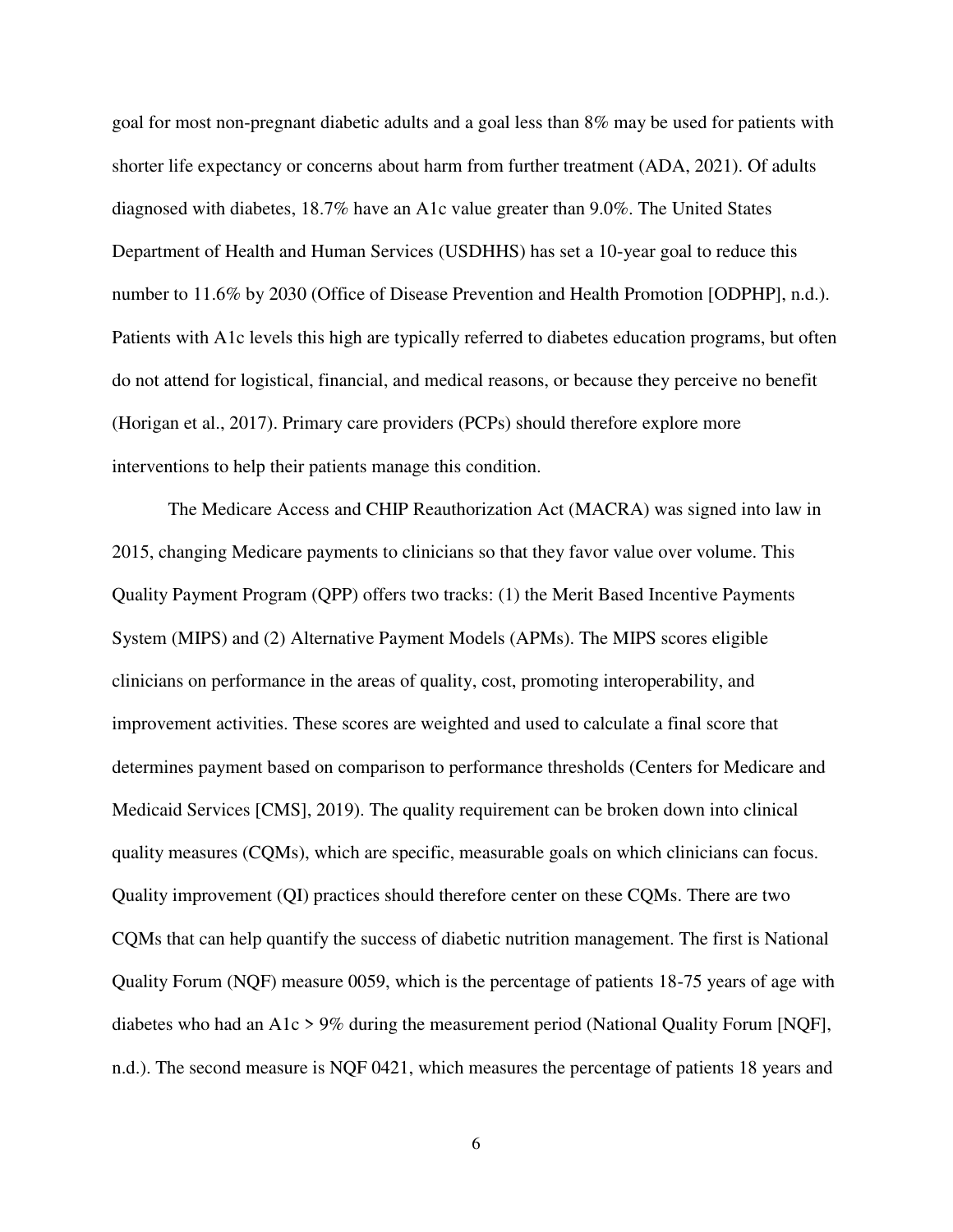older who have an abnormal BMI as well as a follow-up plan documented at the current encounter or within the previous twelve months (NQF, n.d.). This study took place in an academic medical center in a Midwestern state of the U.S. At the time of this project, the primary care clinics of this institution were below threshold for both CQMs discussed, making these CQMs targets for QI endeavors.

Although referral to specialist care is appropriate for diabetes management, when critically evaluating the CQMs discussed, PCPs should consider other interventions within their control. At the time of this study, previous and ongoing QI projects explored the factors of social needs and medication management related to diabetes, so another route focusing on nutrition seemed appropriate. PCPs are ideally placed to deliver nutrition education since they have an established relationship with their diabetic patients and are routinely seen and therefore convenient for those who struggle to attend healthcare appointments (Grohmann et al., 2017). However, providing adequate nutrition teaching can be a challenge due to time constraints and a lack of specialized training on the topic (Phillips et al., 2012). Screening tools are often utilized in clinical settings to efficiently determine patient needs and track changes. Starting the Conversation (STC) is a validated eight-item food frequency screener that was designed for the primary care setting (Paxton et al., 2011). This project proposed that use of this tool by PCPs may help improve diabetic nutrition management.

#### **Purpose**

<span id="page-7-0"></span>The purpose of this project was to trial the STC screening tool in a primary care setting to support diet education and goal setting for diabetic patients with a BMI in the overweight or obese range. It was expected that this QI project would allow the PCPs to efficiently assess dietary habits and deliver individualized nutrition teaching. If used routinely, the tool could be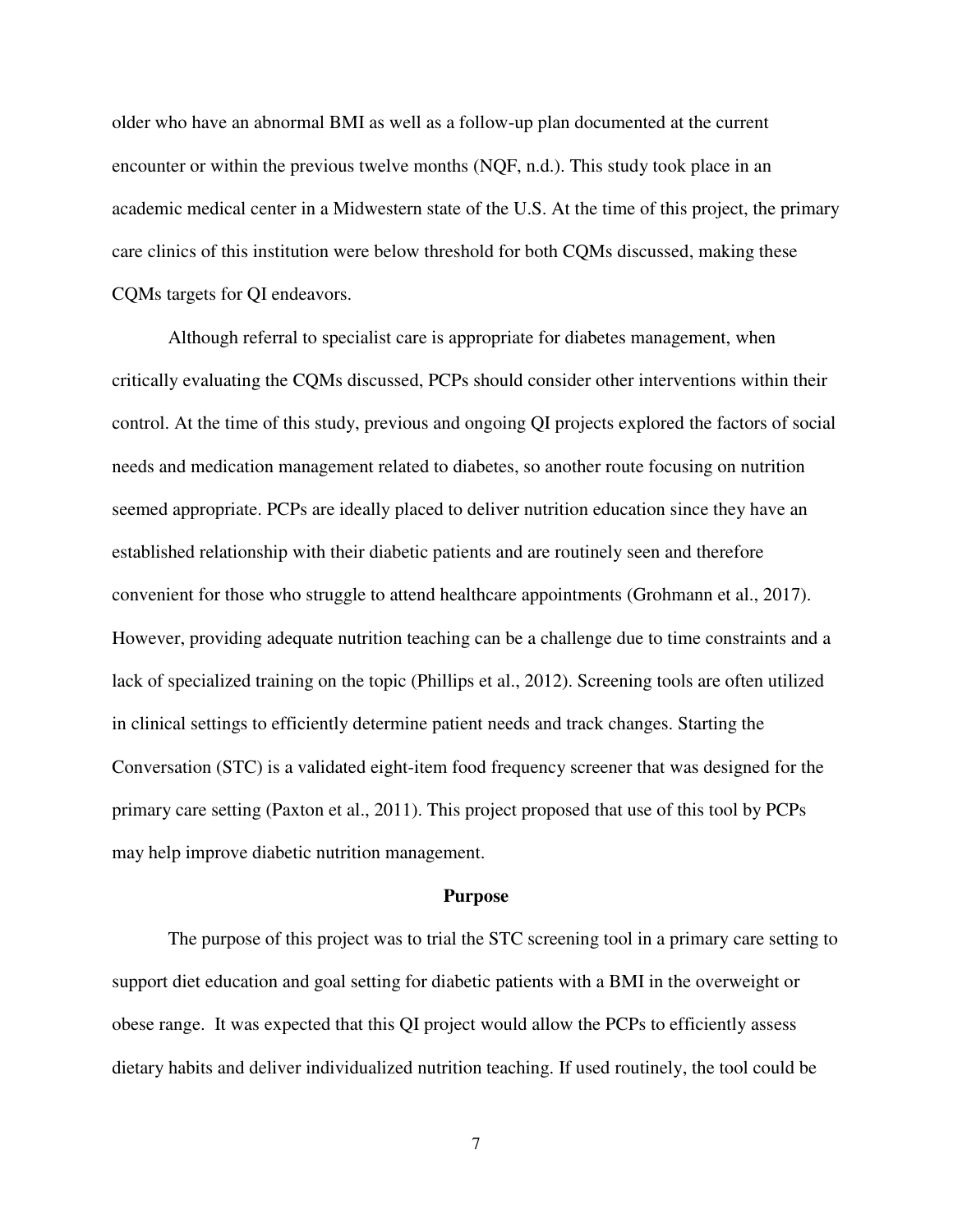utilized to track diet progress, since the STC summary score has been found to correlate with changes in caloric intake (Paxton et al., 2011). Given the relatively short time frame and small scale of this project, long-term effects such as A1c control and BMI changes were not tracked. Rather, the study aimed to examine facilitators and barriers to implementation as well as patient and provider experience in using the STC tool.

#### **Conceptual Model**

<span id="page-8-0"></span>The theory of planned behavior (TPB) was used to guide this project (Ajzen, 1985). This theory describes six constructs which influence self-control behaviors: (1) attitudes, (2) behavioral intentions, (3) subjective norms, (4) social norms, (5) perceived power, and (6) perceived behavioral control. This theory is readily applied to health behaviors and can help healthcare providers contemplate a holistic plan of care. A person's positive or negative beliefs about an issue, their level of motivation, social and cultural influences, as well as support and feelings of self-efficacy all factor into health behavior decisions. The introduction of a diet recall tool in primary care visits can help evaluate patient self-awareness and progress into discussion about patient beliefs and perceptions.

The construct which most closely determines diet is intention. However, social and subjective norms also play a large role in the form of food culture. Individuals also have distinct ideas of how much nutrition plays a role in personal health, what foods are healthful, and how much ability one has to adapt dietary habits. These factors are part of the constructs of attitudes, perceived power, and perceived behavioral control. Differences in ideas about what constitutes a healthy diet can make it difficult to gather a general diet history from patients. A standard diet recall tool allows quick collection of specific types of foods as well as approximate servings. This information allows patients to reflect on their eating habits and for healthcare professionals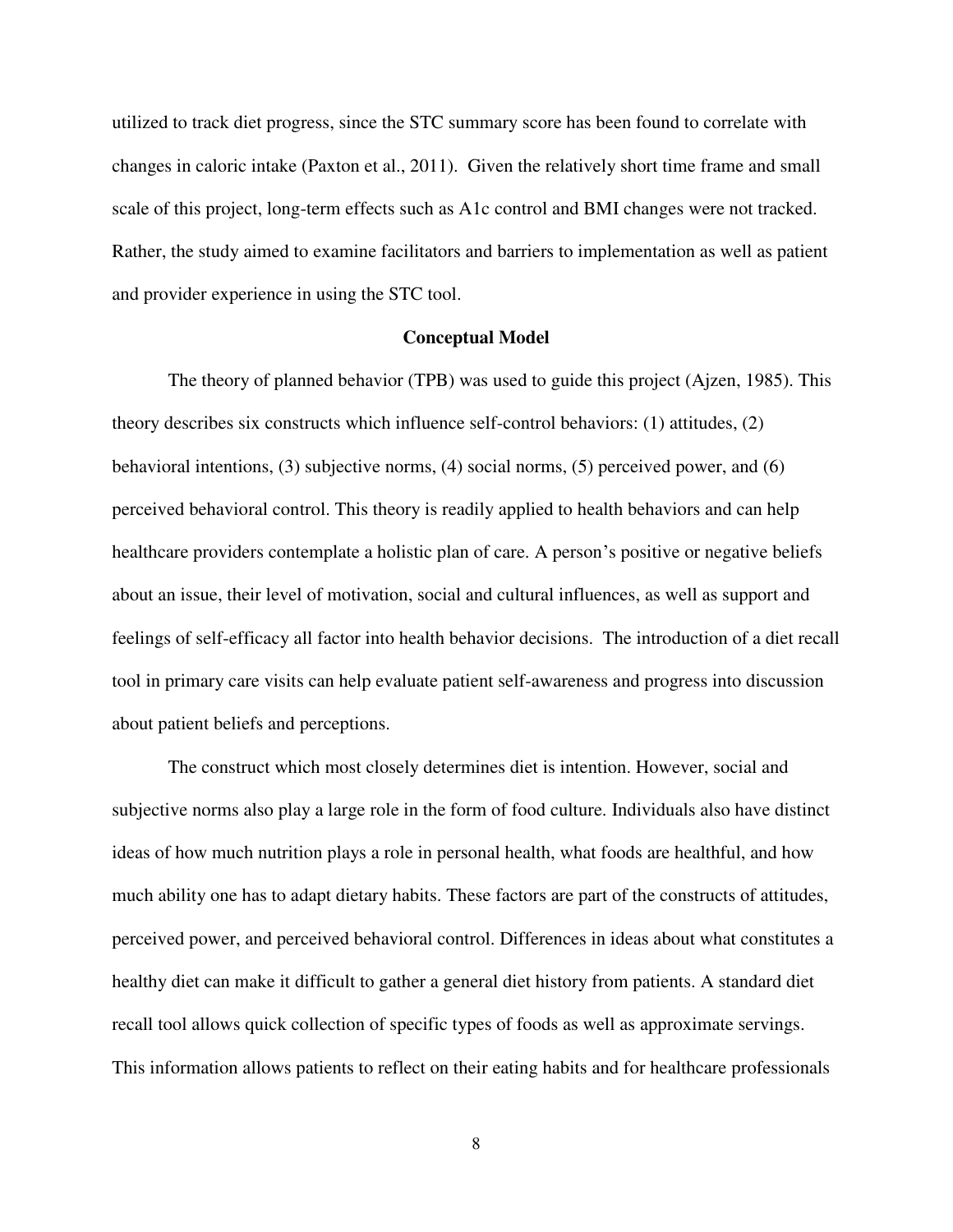to provide more tailored education. The provider can also help the patient determine which behavioral constructs are affecting their choices and how to make changes.

#### **Literature Review**

<span id="page-9-0"></span>The ADA (2021) acknowledges that achieving glycemic control through dietary measures remains a challenge and recommends individualized nutrition counseling for successful diabetes care. A literature review was conducted to identify specific gaps in primary care nutrition counseling and the most effective methods of intervention. The question guiding this review was: Within the primary care setting, what dietary interventions have been used to promote improvement in glycemic control among adults with type 2 diabetes (T2DM)? The databases searched were PubMed, Cumulative Index to Nursing and Allied Health Literature (CINAHL), and Cochrane. Titles and abstracts were searched for the terms "primary health care," "glycated hemoglobin" or "A1c," and "diet" or "nutrition." In CINAHL the major heading of "diabetes mellitus, type 2" was applied. Inclusion criteria were the following: published in the past five years, full text availability, English language, adult population, and peer-reviewed research articles. This search yielded 20 articles in PubMed, 20 in CINAHL, and 32 trials from the Cochrane database. After reviewing the results, a total of nine articles were deemed relevant and used for this synthesis.

Among the articles reviewed there were two qualitative studies and seven randomized controlled trials (RCTs). Locations included the United States, China, Denmark, Australia, Japan, Scotland, England, and the Netherlands. Interventions occurred in primary care settings. Two qualitative studies showed that diabetic patients desire more individualized diet teaching and encouragement from their PCPs (Arana et al., 2019; Ball et al., 2016). RCT studies showed that compared to usual care, interventions such as motivational interviewing (MI; Browning et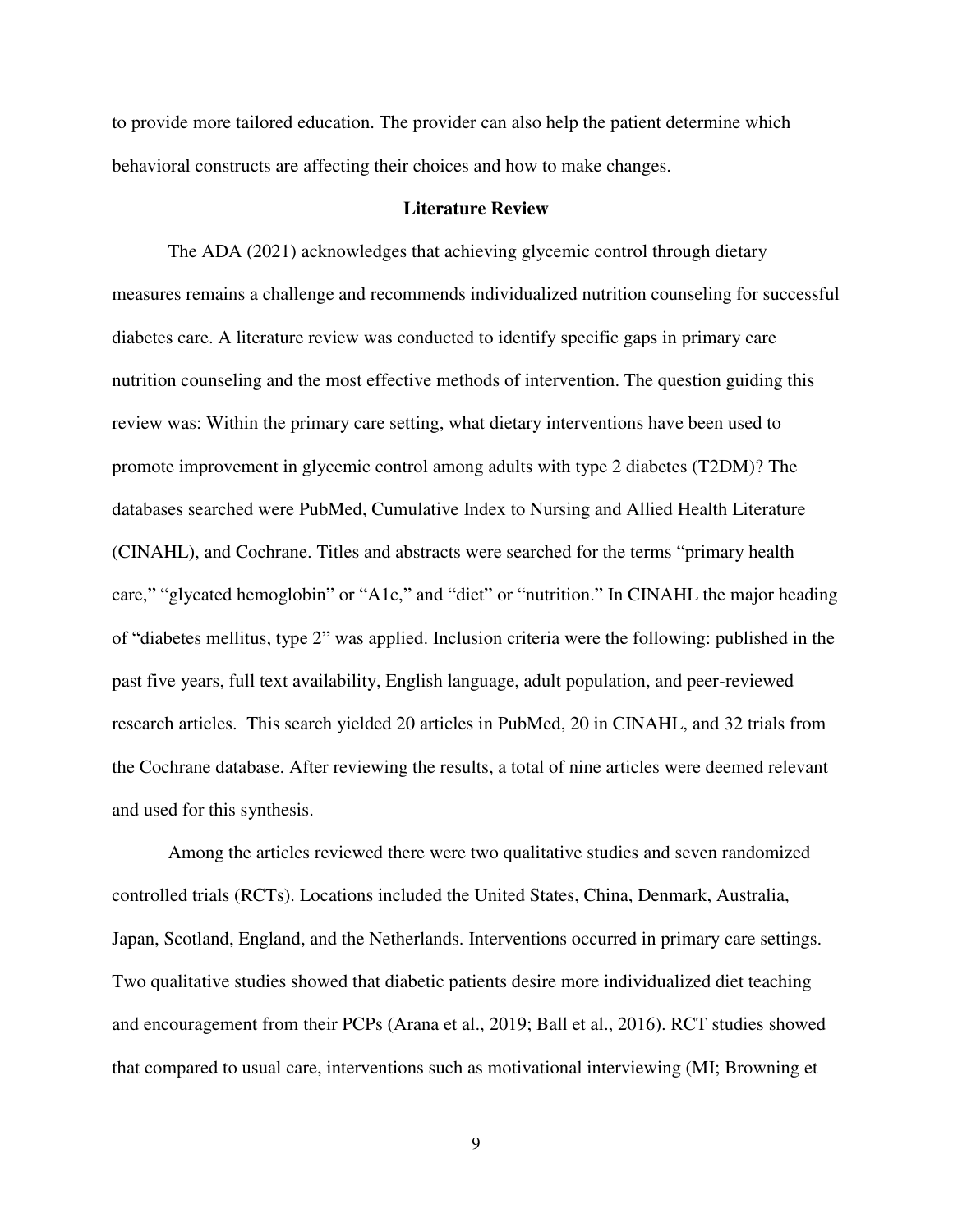al., 2016), self-management instruction (Cheng et al., 2108), and patient-centered consultation (Hayashino et al., 2016; Varming et al., 2019) improved health behaviors but revealed no significant improvement in A1cs. Interventions that improved glycemic control included a weight management program that resulted in almost half (46%) of the intervention group achieving diabetes remission in one year compared to only 4% of the control group (Lean et al., 2017). Structured meal planning was also associated with lowered A1cs and cardiovascular risk factors when compared to instruction on the standard "Plate Method" (Mottalib et al., 2018). Finally, a study using several interventions had high dropout rates and therefore found no significant improvement in health behaviors or A1c (Vlaar et al., 2017).

 The reviewed studies were of Level VI and Level II quality of evidence (Melnyk et al., 2011). Their findings generally confirm that individualized dietary interventions in primary care can lead to better diabetic management. Improved glycemic control was often not a significant finding, which may be due to the long-term process needed to adapt behavior and see physiologic change. Future longitudinal studies may add to our knowledge on this topic.

While referring patients to specialty clinics for diabetic management can add more complexity and new barriers to the plan of care, the time constraints of a family practice health maintenance visit also present a challenge (Phillips et al., 2012). The STC screening tool was specifically designed to efficiently evaluate eating habits during primary care visits. This simple intervention may enable the individualized teaching that is needed in primary care and lead to improved diabetes self-management and glycemic control.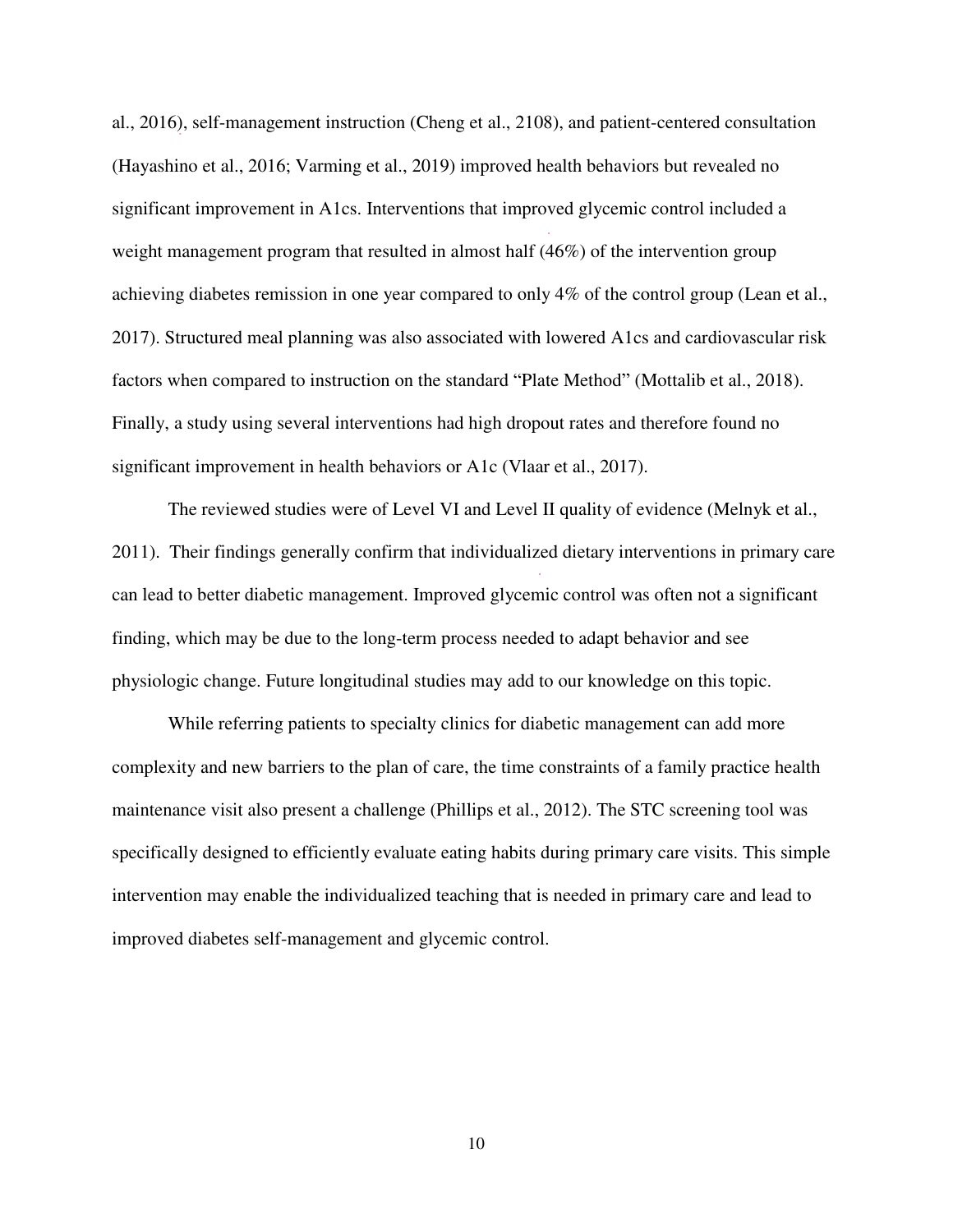#### **Methods**

### <span id="page-11-1"></span><span id="page-11-0"></span>**Design**

The process of implementing change in the work setting can be developed and evaluated using the Plan-Do-Study-Act (PDSA) model for improvement (Langley et al., 2009). In the Plan step of this model the observer collects data and develops an intervention. In the Do stage the intervention is tested out on a small scale with careful monitoring and documentation. During the Study phase the information gathered is analyzed and compared to predictions. In the Act stage the intervention is modified and refined using what was learned from the previous steps (Institute for Healthcare Improvement [IHI], 2021). This method was used to guide the introduction of the STC tool into diabetes management in primary care.

### <span id="page-11-2"></span>**Setting**

This QI project took place in the Women's Health primary care clinic of an academic medical center in a Midwestern state of the U.S. This clinic provides primary care services to adult women of all ages and aims to make preventive care more convenient by coordinating the scheduling of health maintenance procedures with wellness exams. This project corresponds with the goal of easing the process of preventive care because it seeks to optimize diabetes and obesity management within the primary care setting through brief screening and education. Each year the ambulatory services division of this healthcare system strives to meet CQM goals. This project was also designed to align with two ambulatory goals: (1) to reduce the percentage of patients 18 to 75 years of age with diabetes whose most recent A1c level was greater than 9.0% and (2) increase BMI screening and follow-up plans (NQF, n.d.). The proposed study aimed to address both of these MIPS goals by evaluating the effectiveness of incorporating a dietary questionnaire into primary care visits with diabetic patients with BMIs above normal range.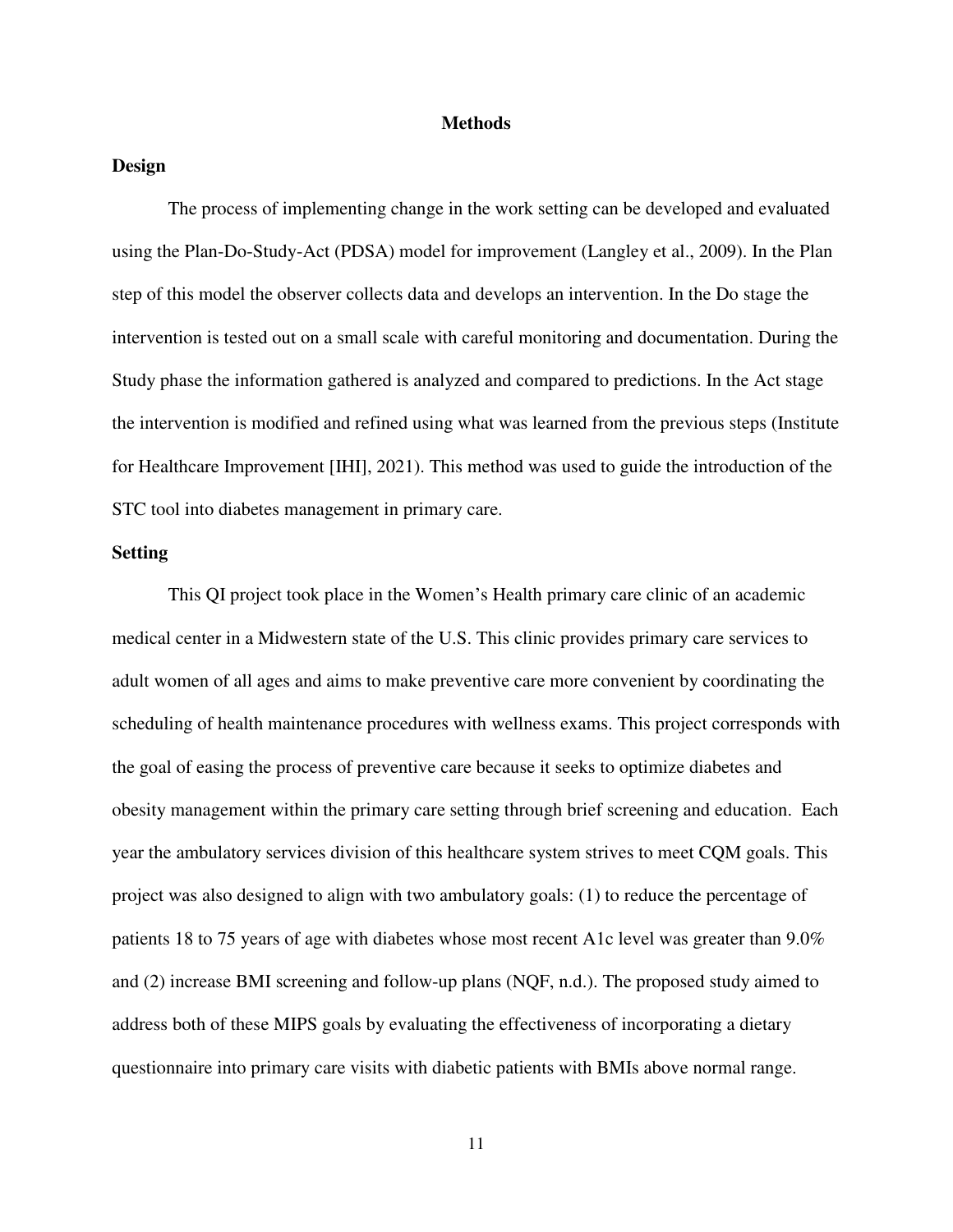Women's Health was among the smaller clinic settings within the umbrella of primary care services. This clinic also performed well, reaching targets for many of the CQM goals. The small-scale atmosphere of Women's Health benefited this project by allowing for easy communication and quick feedback related to the intervention. The consistent schedule of experienced staff also facilitated this project because the workflow was stable enough to support changes in process. In this medical center the PCPs were assisted by medical assistants (MAs) who roomed patients, helped with procedures, and performed other nursing duties such as administering injections. Key stakeholders for this project included three PCPs, eligible patients of these PCPs, and two assisting MAs. Though this was a good atmosphere for initiating a smallscale project, there were some potential barriers. The ability for rapid data collection was limited by the small patient population. The time constraints of a typical visit could also have made it difficult for patients or providers to fully utilize the diet recall tool.

#### <span id="page-12-0"></span>**Sample**

The study population was subject to inclusion criteria of 1) adult patients of the Women's Health clinic with 2) a diagnosis of T2DM and 3) a BMI above the normal range. Non-English speakers were excluded from the study. All clinic patients meeting these criteria who had a chronic care management or annual wellness appointment within the months of October 2021 through March of 2022 were eligible to be included in the study.

#### <span id="page-12-1"></span>**Procedure**

Institutional Review Board (IRB) approval for this study was obtained as part of a larger project intended to train PCPs in QI practices. The procedures for this project were developed based on findings from the PDSA process. Measures and instruments used will be described below, followed by the data collection plan for each PDSA cycle.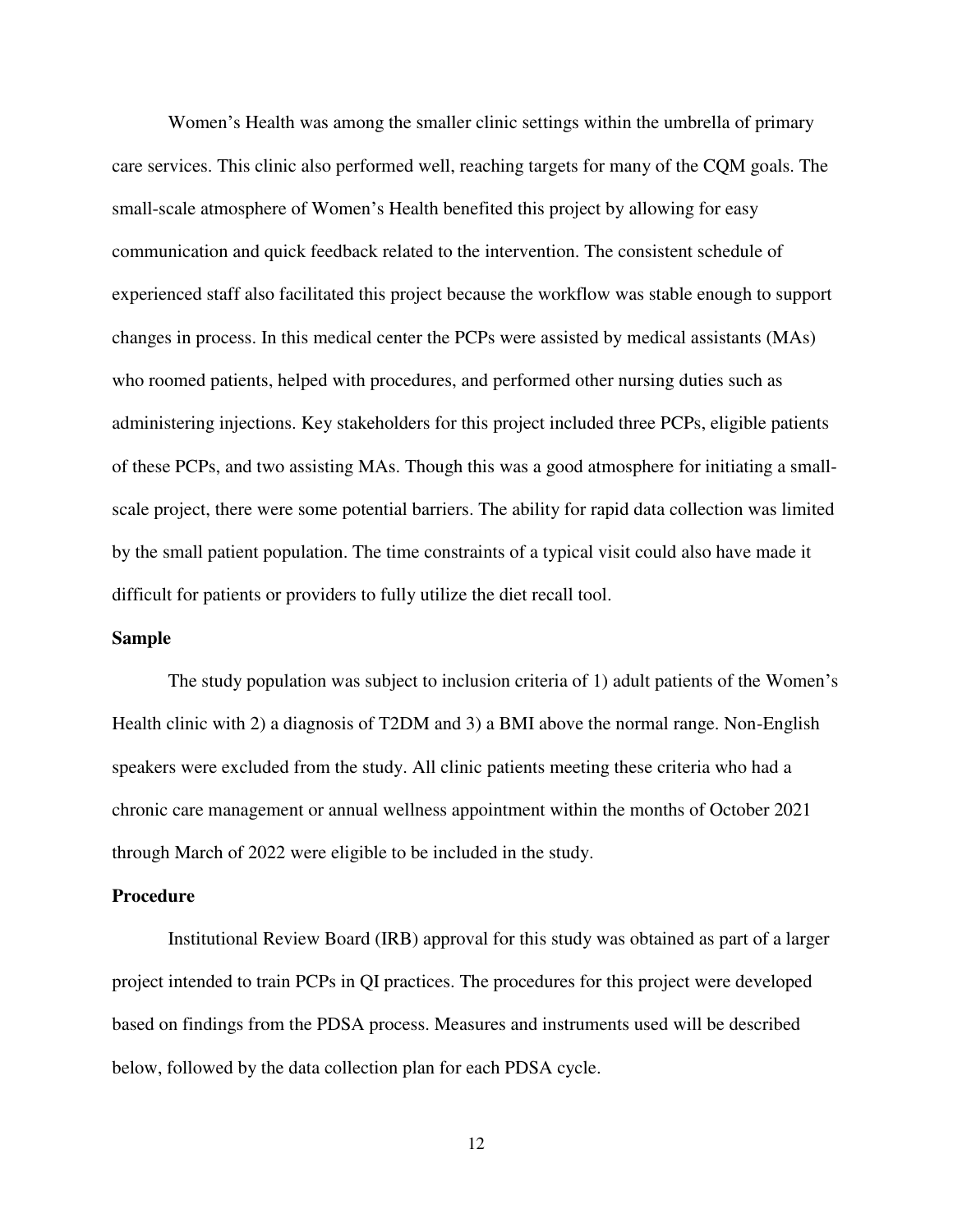### <span id="page-13-0"></span>*Measures and Instruments*

 The STC tool was used to collect information about dietary patterns among diabetic patients with elevated BMI. This eight-item food frequency screener was developed from a 54 item validated instrument with the intention of creating a tool that can quickly be administered in the primary care setting and provide approachable, actionable information. The STC was tested over a two-year period in a randomized trial evaluating diabetes self-management intervention beyond usual care. The STC tool grades the frequency of particular dietary habits and produces a summary score that can range from 0 to 16. Higher scores correlate with a less healthful diet and the score can be trended over time with routine use of the tool. The validation study found that this summary score correlated with the National Cancer Institute's fat screener, another validated instrument. It was also found that the STC summary score at four months following baseline reflected reduced intake of calories from fat. The STC was additionally sensitive to the significantly improved diets of intervention patients in this trial compared to control (Paxton et al., 2011). The STC tool was chosen for this QI project due to its brevity, approachability for non-dieticians, and validity. The tool also asks for diet habits over the past few months, which conveniently corresponds with the timing of routine A1C checks for uncontrolled diabetes, which may occur up to every three months. The STC diet recall tool is available in Appendix A.

 Patient feedback was collected in survey format. Patients received paper forms during rooming, which were collected without patient identifiers following the visit. Questions were primarily Likert scale with the additional option to comment on use of the STC tool. These questionnaires sought to understand patient interest in nutrition counseling and utility of the STC tool. The surveys were developed by the primary investigator (PI) in Microsoft Word and printed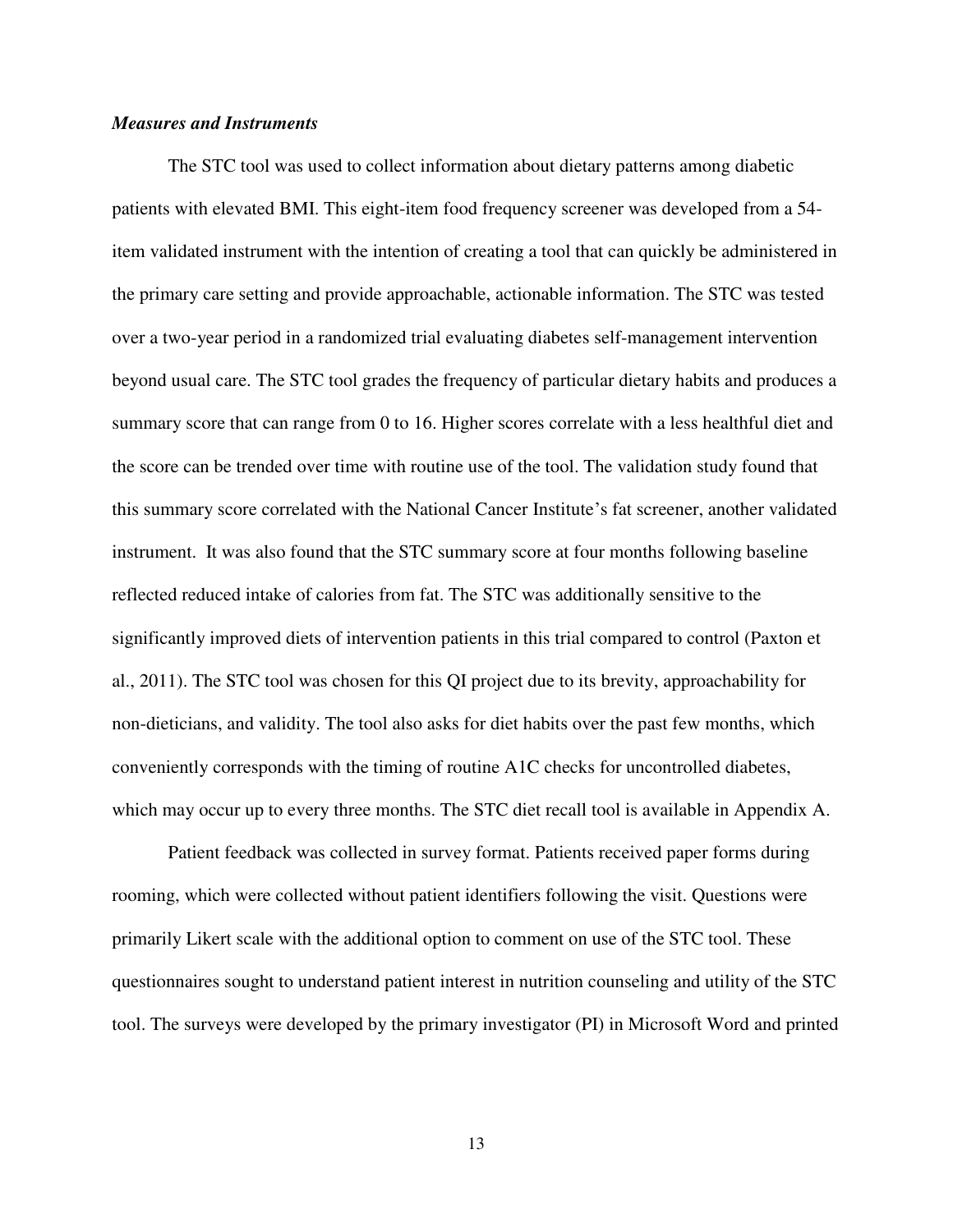at the clinic. The number of questions ranged from three to five. Progressive iterations of the patient survey are available in Appendix B.

Provider feedback was collected by anonymous electronic surveys, which were developed by the PI using Qualtrics software. Questions included Likert format, Yes/No response, and free text comment. An initial survey included up to nine questions, which inquired about attitude toward nutrition counseling for diabetic patients and experience with the STC tool. A second survey included up to five items and simply inquired about preference for having the tool and education available, as well as comment on barriers to providing nutrition counseling. These survey questions are available in Appendix C.

### <span id="page-14-0"></span>*Data Collection Plan*

**PDSA Cycle One.** During the month of October 2021, use of the STC tool was initiated for three providers of the Women's Health clinic. There were two MAs responsible for rooming the patients of these three providers. The PI met briefly with the two MAs to discuss how to distribute the STC to appropriate patients. The study population inclusion criteria were explained to the MAs, who expressed no concern for being able to identify appropriate patients. The STC was to be distributed during rooming without the use of patient identifiers on the document. The tool would remain available for use during the visit and would be collected by the MA at the end of the visit and stored in a private office of the clinic for later review by the PI. Discussions of the data collection plan took place between the PI and the MAs throughout the project in case of any barriers or concerns, but MAs were not formally surveyed on the process. No significant issues were reported by MAs concerning these procedures.

Before distribution of the tool began, the involved PCPs received an email informing them of the new intervention. They also received a copy of the STC and a document with brief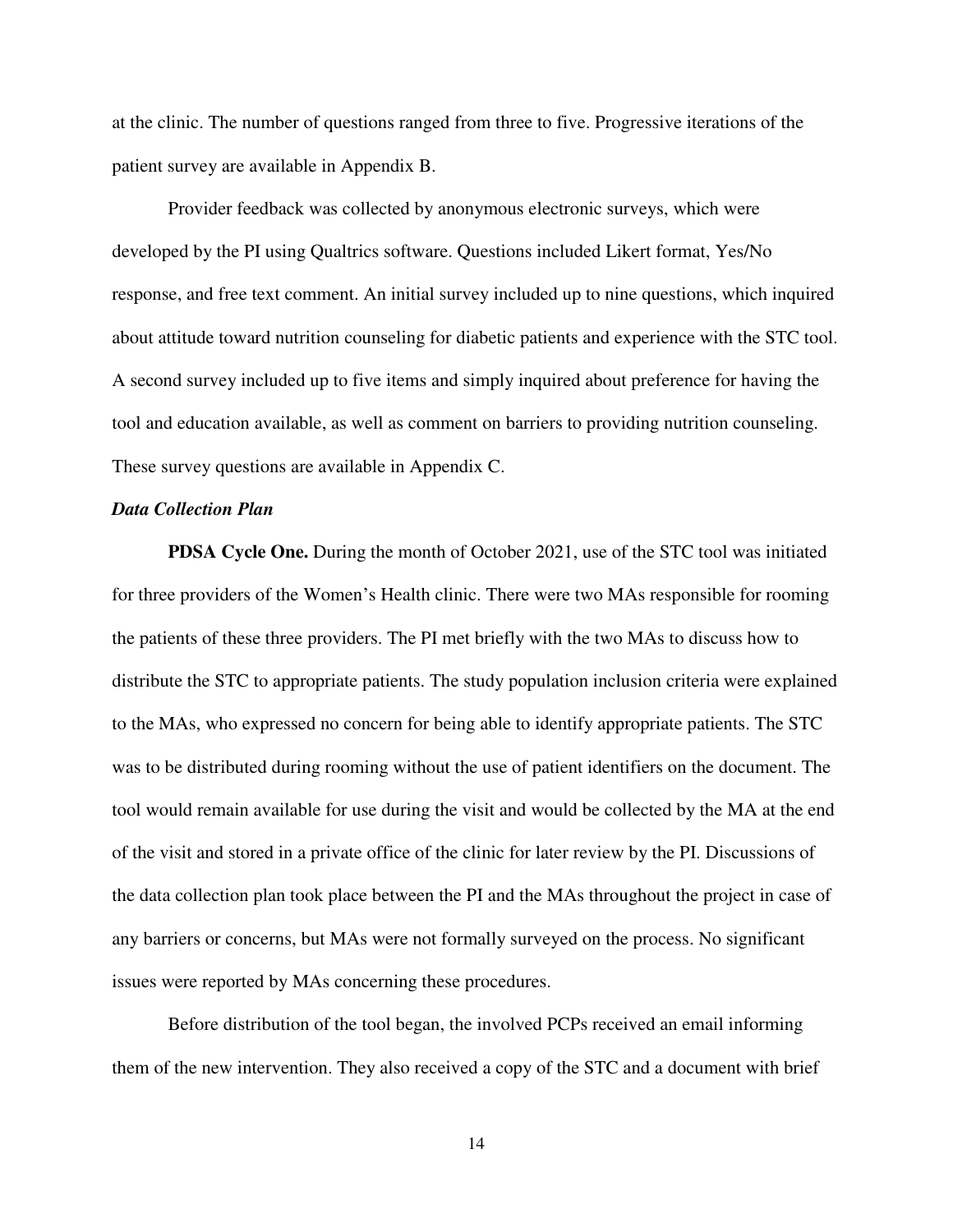education about the validity and proper use of the tool. A copy of this education is provided in Appendix D. At the end of this cycle, a total of eleven patient surveys had been collected. After gathering feedback from the MAs about the distribution process, it was determined that data collection had been limited due to several PCP vacations during that month. During PDSA One, the PI also collaborated with the clinic dietician and an associated weight management clinic. The providers of these services also frequently used diet recall and approved of the STC tool being used in this trial. Benefits of referral to one of these services include ample visit time, availability for frequent follow-ups, and advanced professional knowledge of nutrition. It was determined that the QI project could not only encourage nutrition counseling in primary care, but also increase awareness of these specialized services. A patient survey question asking about interest in referral could allow motivated patients to have more detailed nutrition discussions, which would be covered by insurance due to diagnosis of diabetes.

**PDSA Cycle Two**. Due to the limited data collection in the first month of this intervention it was decided to continue distribution of the STC tool, with the addition of a patient survey question regarding interest in referral to the dietician. The MAs reported no difficulty with the established distribution method, so the same procedure was continued. The second round of intervention took place starting in November of 2021 and continuing into December of 2021. A total of nine patient surveys were collected during this cycle. At the end of this period of intervention, an electronic survey was sent out to the participating providers, using Qualtrics software. These surveys were optional and anonymous.

**PDSA Cycle Three**. Limited use of the STC tool was reported in provider survey responses from PDSA 2. In order to aid in utilization of the STC tool, an educational handout linking diet education to each recall item of the tool was developed by the PI and approved by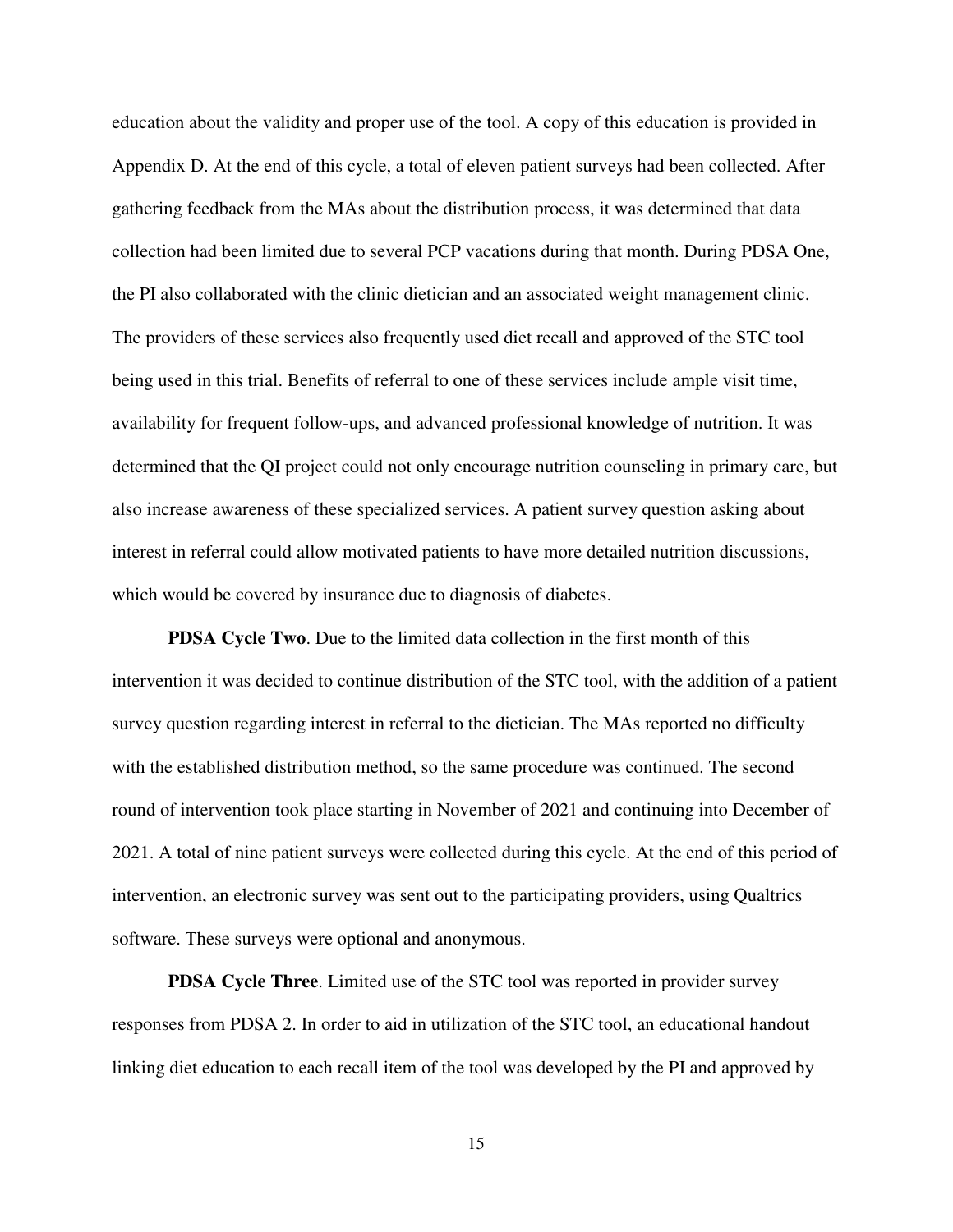the clinic dietician. All participating clinic providers were notified of the addition of the education component and were provided a copy of the handout prior to distribution. A third cycle of intervention was initiated in late January of 2022 and continued to the end of February of 2022. In this cycle, patients were provided the STC tool, with additional guidance on estimating serving sizes, followed by the educational handout and a new patient survey inquiring about use of the tool and education. A copy of the serving size guidance and educational handout are provided in Appendix E. Patients could take the STC tool and education sheet home with them, while a survey was again collected without use of patient identifiers and stored in a private office of the clinic. To allow patients to take home the diet recall information while also maintaining simple study procedures, STC scores were no longer collected by the PI in this cycle. At the end of this intervention period, a second anonymous Qualtrics electronic survey was sent to the providers.

#### **Results**

#### <span id="page-16-1"></span><span id="page-16-0"></span>**Patient Data**

The STC summary score can range from 0 to 16, with a higher score suggesting a less healthful diet. The STC questionnaires were distributed during each cycle of this study, but summary score results were only collected for analysis in PDSAs 1 and 2. The mean summary score from these two cycles combined was 7.6 ( $n = 20$ ). All summary score results are available in Figure 1.

The patient surveys included up to five Likert items with response options of *strongly disagree, somewhat disagree, neutral, somewhat agree,* or *strongly agree*. Table 1 includes frequency and percentage of responses to all Likert items from the patient surveys and Table 2 includes mean (M) Likert scores with standard deviation (SD). The first three Likert items were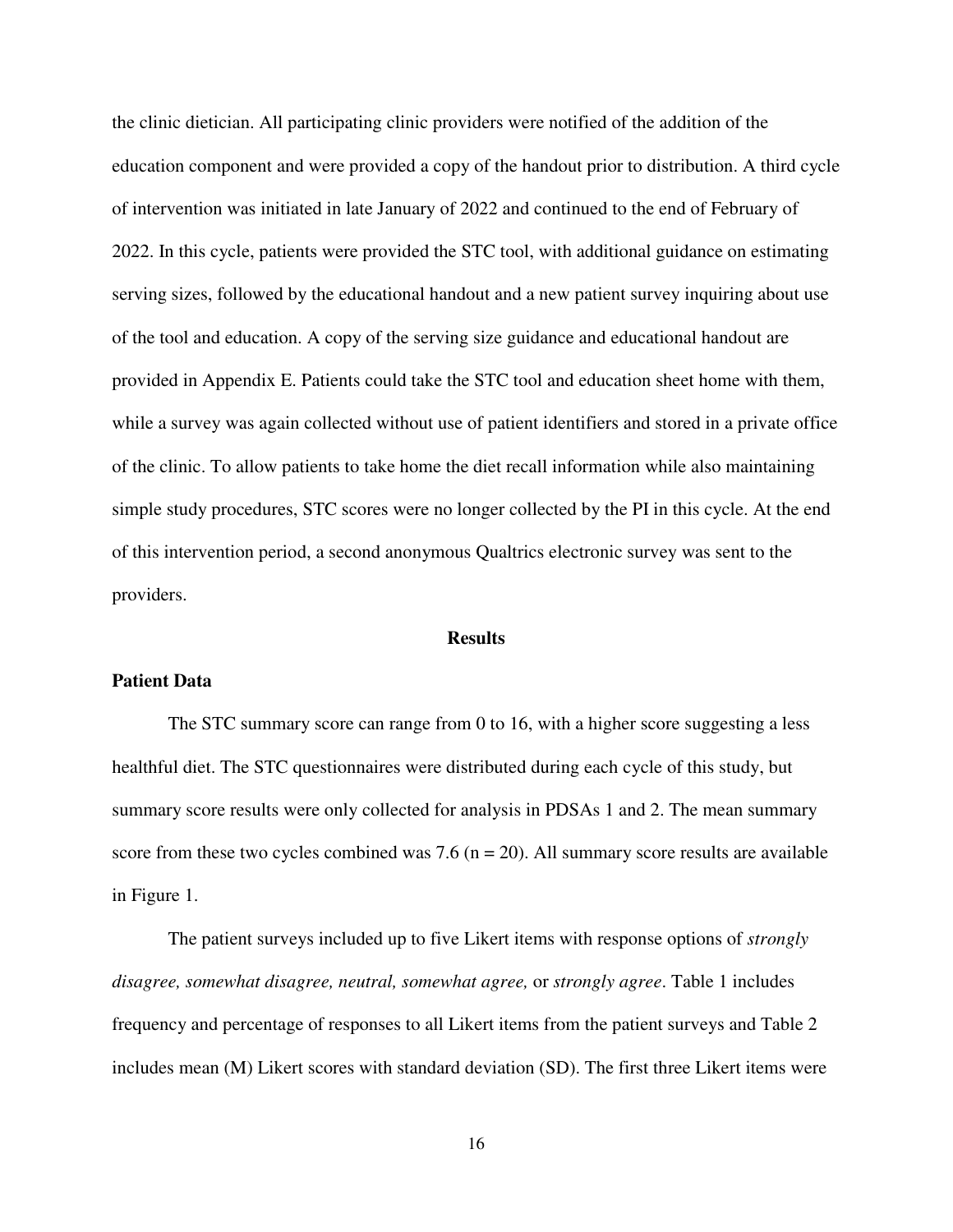included in all PDSA cycles of intervention and a total of 28 responses were collected for each. The majority of patients agreed to Item (1) "I am interested in discussing diet and nutrition with my healthcare provider," with a mean score of  $3.39$  (SD = 1.04). Item (2) "I found the questionnaire above helpful for describing my typical diet" had the highest positive response rate, with a mean of  $4.00$  (SD = 0.9). Most patients also agreed to Item (3) "Filling out the questionnaire helped me realize my typical eating habits" ( $M = 3.86$ , SD 1.04).

 A fourth Likert item, rating interest in referral to a dietician, was added to the patient survey in PDSA 2 and continued into PDSA 3. A total of 17 responses were collected, which were primarily negative  $(M = 2.88, SD = 1.14)$ . Three participants who had positive responses to dietary referral commented that they had already seen a dietician. Additional comments from positive responders included "I know what to do–doing it is the issue" and "I know what to eat but my struggle is to stay on eating plan."

 The fifth Likert item was included in PDSA 3, which incorporated an education and diet goal setting component. The item states, "I anticipate using the Diet Goals sheet provided." A total of eight responses were collected which were equally split between negative and positive responses ( $M = 3.25$ ,  $SD = 1.28$ ).

### <span id="page-17-0"></span>**Provider Data**

Qualtrics survey links were e-mailed to the three participating providers and received a 100% response rate for both surveys (PDSAs 2 and 3). The initial provider survey from PDSA 2 included three Likert items regarding nutrition counseling for diabetic patients. All providers agreed that they felt diabetic patients benefit from nutrition counseling and that they try to discuss diet changes with patients with poor glycemic control. Two providers disagreed that there was adequate time for diabetes education while one provider was neutral. A fourth question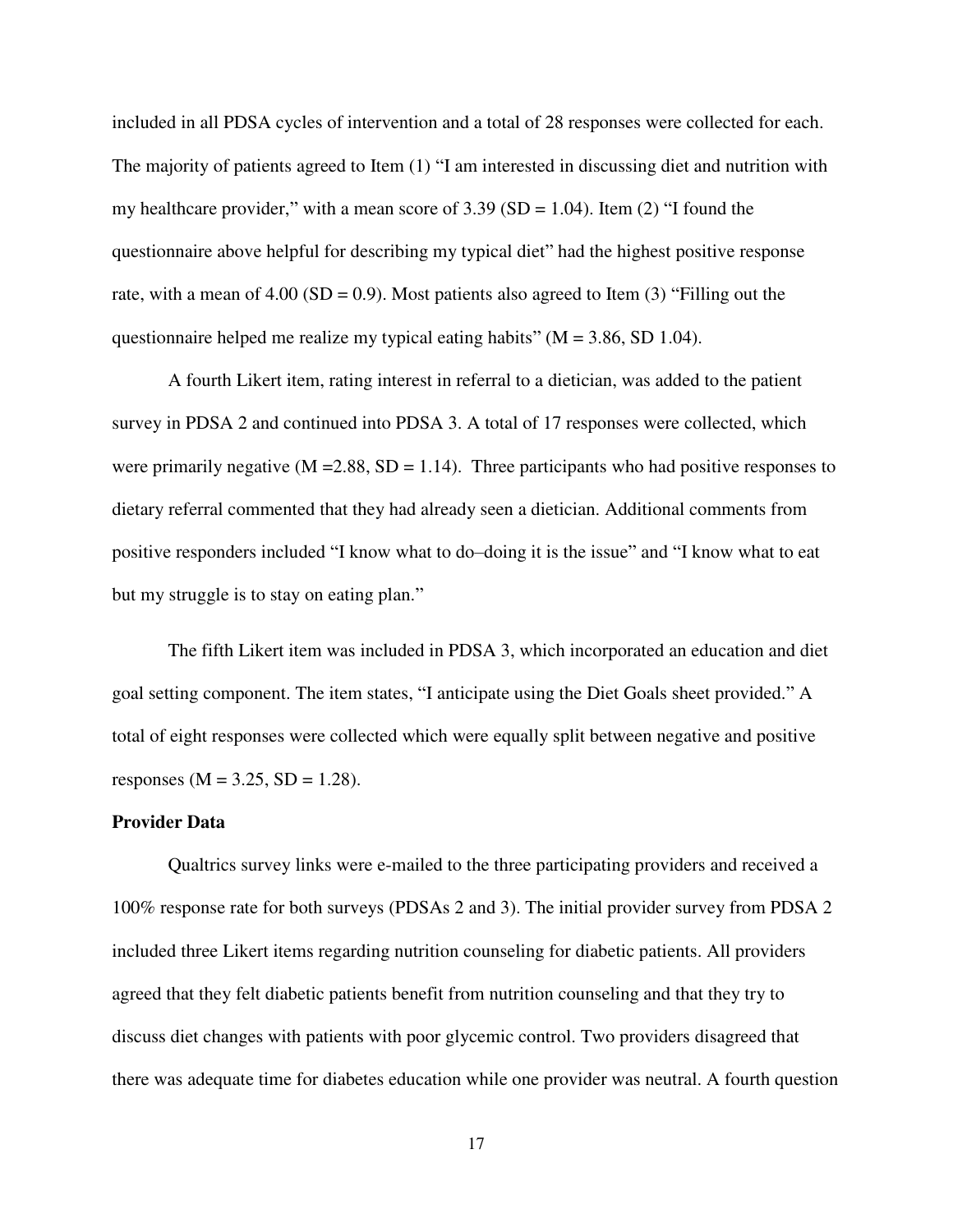in this survey asked if the provider had used the STC tool during visits with their diabetic patients (*Yes/No*) and questions to follow were for those who had used the tool. Only one provider reported using the STC tool during visits and in the following questions, agreed that the tool was useful for diabetes management, that it helped patients improve diet, and that there was adequate time to use the tool during visits. This provider was neutral in whether the STC tool would continue to be used. A provider, who had not reported using the STC during visits, gave a response to survey Item (7), indicating that there was inadequate time to review the STC during visits. All survey questions and responses from PDSA 2 are available in Table 3.

 The second provider survey from PDSA 3 asked about satisfaction with the STC diet recall tool and the nutrition education handout. All providers agreed that it was helpful to have both resources available. A final survey question inquired about barriers to providing nutrition counseling for diabetic patients. All providers listed time as a barrier and one provider additionally felt that patients were not always receptive to nutrition counseling. Questions and responses from the second provider survey are available in Table 4.

#### **Discussion**

<span id="page-18-0"></span>This project used three PDSA cycles to implement and evaluate the use of the STC diet recall tool for diabetic patients with elevated BMI. Patients and providers participated in evaluating the tool through anonymous survey responses. The procedure of administering the STC tool during rooming was effective in this study setting, making specific diet information available to the provider at the start of the medical visit. Most patients expressed either interest or neutrality ( $M = 3.39$ ,  $SD = 1.04$ ,  $n = 28$ ) in discussing diet and nutrition with their healthcare provider, however, there was little interest in referral to a dietician  $(M = 2.88, SD = 1.14, n =$ 17). These findings are consistent with the assumptions this QI project was founded on, that (1)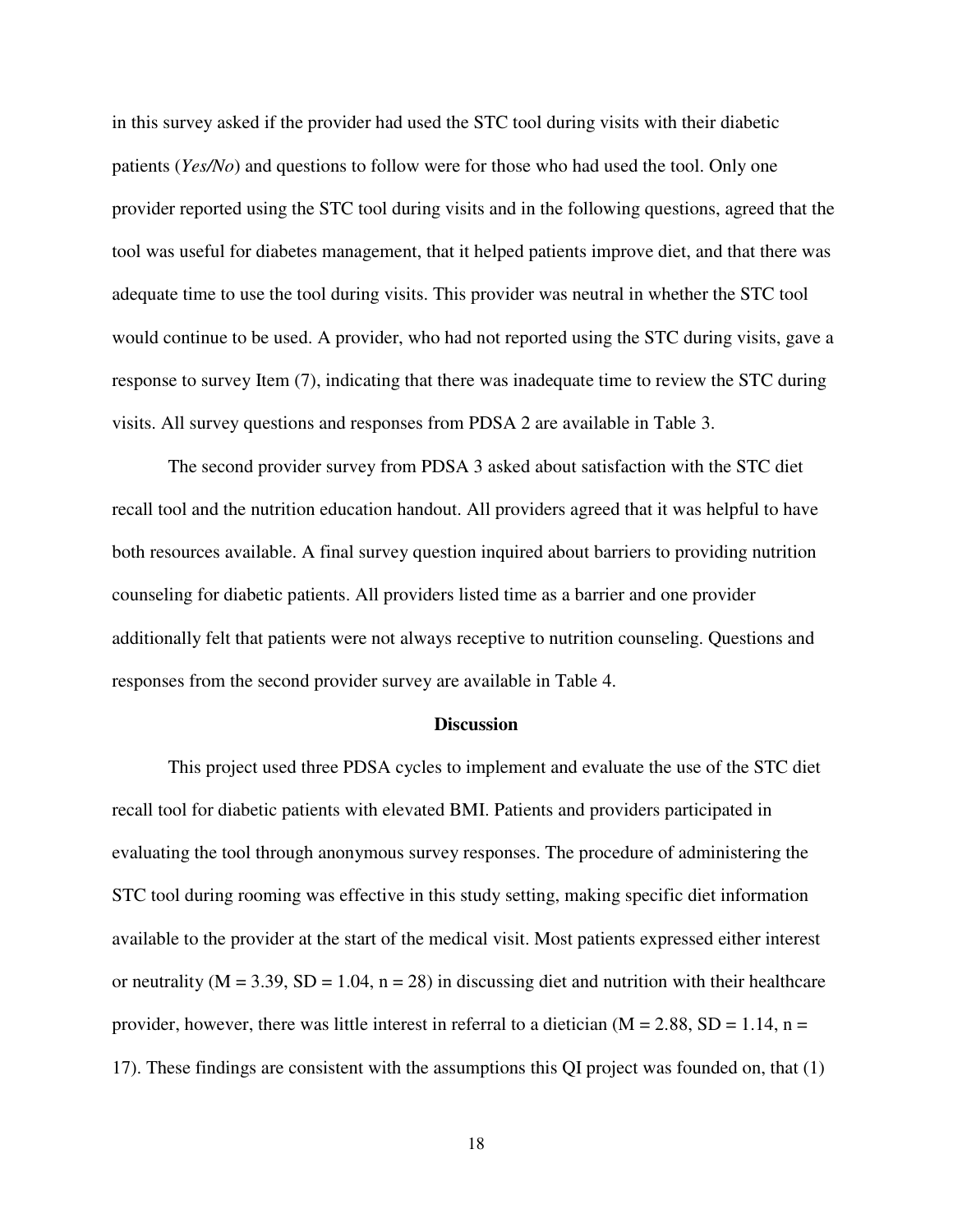diabetic patients seek more dietary guidance from their PCPs and (2) patients are often disinterested in seeing another provider for nutrition management.

 Returning to the TPB, the intent of this theory is to help us learn how changes in health behaviors occur. If we want to encourage behavior changes, the way to accomplish that is by making the contributing factors described in the theory more favorable. In this study, patients seemed to benefit from using the STC tool, with the majority reporting that they found the questionnaire helpful for describing their diet ( $M = 4.00$ ,  $SD = 0.9$ ,  $n = 28$ ) and many acknowledging that it helped them realize their typical eating habits ( $M = 3.86$ ,  $SD = 1.04$ , n = 28). Reviewing diet habits and comparing them to the recommendations for a healthy diet, with time, could help adjust a person's perception of what is normal and healthy to eat. Providing actionable tips for dietary change, either through nutrition counseling or an educational handout, may influence the patient's intention to change. This was somewhat effective in this study, with an equal number of patients expecting to use the diet goals form compared to those who expressed little interest ( $M = 3.25$ ,  $SD = 1.28$ ,  $n = 8$ ).

 Provider feedback was consistent. All providers agreed that diabetic patients benefit from individualized nutrition counseling and that it is something they try to provide when patients struggle to achieve glycemic control. They also agreed that adequate time for counseling is a significant barrier, which seemed to largely prevent discussion of the STC tool during visits. This finding of inadequate time for counseling during primary care visits is frequently reported in the literature (Wändell et al., 2018). All providers also reported that it is helpful to have the diet recall tool as well as nutrition education handout available as needed. The PCPs in this study were unlikely to routinely use diet recall due to time constraints but may choose to utilize the STC when counseling patients who are ready to make dietary changes.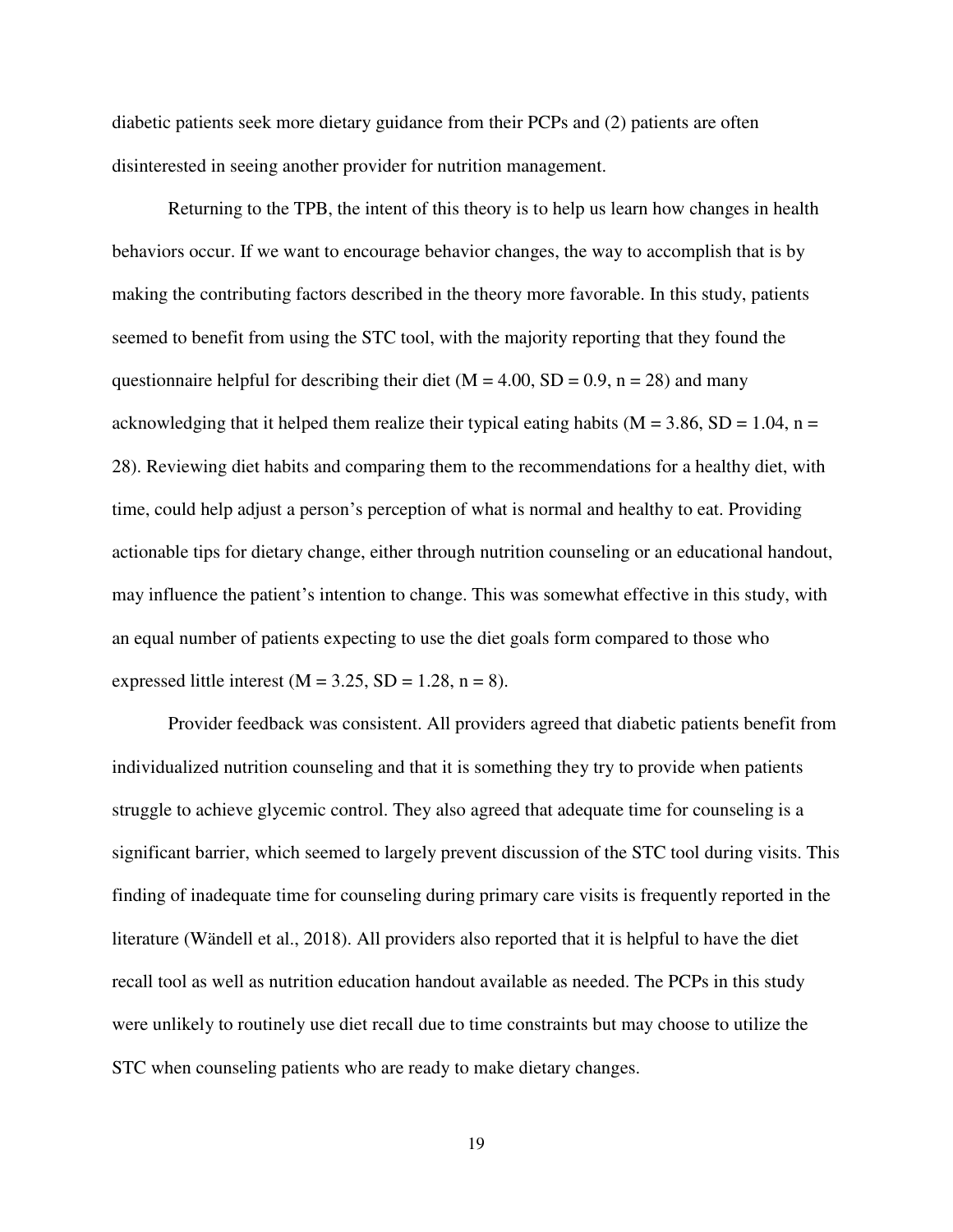#### <span id="page-20-0"></span>**Limitations**

Limitations to this study include a small sample size and lack of diversity in the sample, which included only English-speaking women. Due to the short time frame of the study, there was no ability for a pre-test, post-test design, which would help evaluate the effectiveness of routine use of the STC tool. The study also took place in a clinic that emphasizes preventive care, so it is possible that women who choose to receive primary care in this setting are more proactive about their health than the general population, which may have affected their interest in the screening tool. Similarly, providers practicing in this setting may be more prone to value preventive care measures compared to other clinical settings. Participation of patients and providers was also optional, so those who chose to participate may have been more likely to have a positive opinion of the tool compared to those who declined participation.

#### <span id="page-20-1"></span>**Implications and Recommendations**

 Brief diet recall and nutrition counseling in primary care for diabetic patients should be further evaluated with a longer-term study. Tracking A1c and BMI for patients participating in long-term use of the diet recall tool would also be beneficial as it could help determine whether the intervention is motivating enough to translate into biometric improvements. Additionally, nutrition knowledge and readiness for change assessments could be used pre-and postintervention with a longer study design, to show whether there are gradual learning and perception changes, with or without biometric improvement.

There are many factors that can play into poor diabetes management. When developing the plan of care, providers should consider nutrition, physical activity, medication adherence, and the socioeconomics at play with each of these factors. This study of a brief nutrition counseling tool was conducted to complement other primary care QI trials geared toward pharmaceutical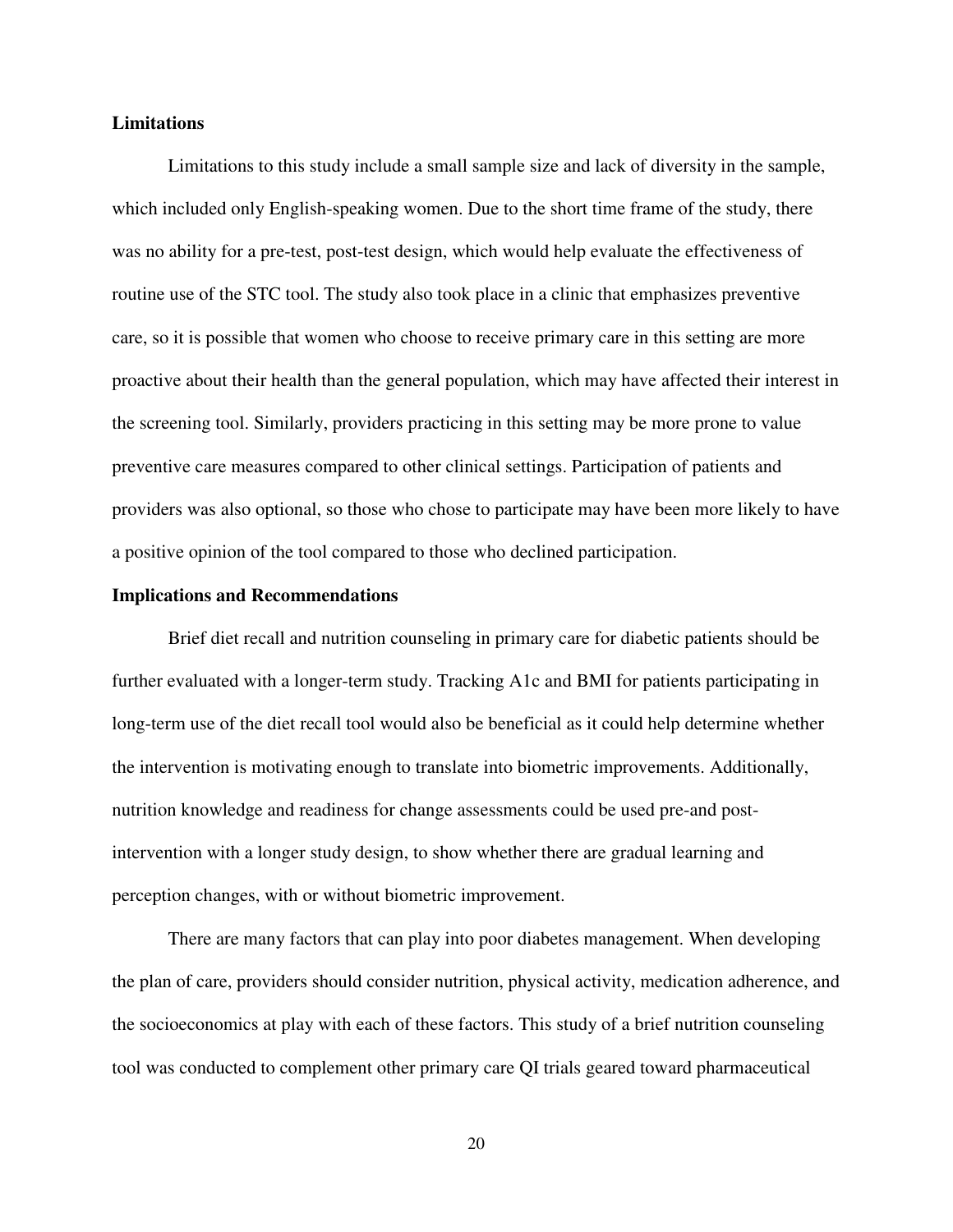counseling and social needs assessment. Ideally, expansion on this project would assess all these contributing factors in order to identify common characteristics of those with poor glycemic control and identify a set of effective tools readily available for PCPs to utilize for optimizing diabetic care.

#### **Conclusion**

<span id="page-21-0"></span> This QI project sought to find a brief and effective means of providing individualized nutrition counseling in primary care for diabetic patients. The validated STC diet recall tool was trialed in a primary care clinic. Use of the tool allowed patients to provide specific diet information for PCP review without using up appointment time. Many patients found this tool to be helpful and they were able to reflect on their dietary habits while filling out the questionnaire. Providers still struggled to find time to utilize the diet recall information for nutrition counseling during visits but reported that the tool was helpful to have on hand. Provision of a nutrition education and goal setting handout was of interest to around half of the patient participants and providers expressed interest in retaining these resources. Future research utilizing the STC tool in primary care should include tracking outcome measures such as A1C, BMI, nutrition knowledge, and readiness to change. Method of administration should also be tailored to the individual setting and available resources.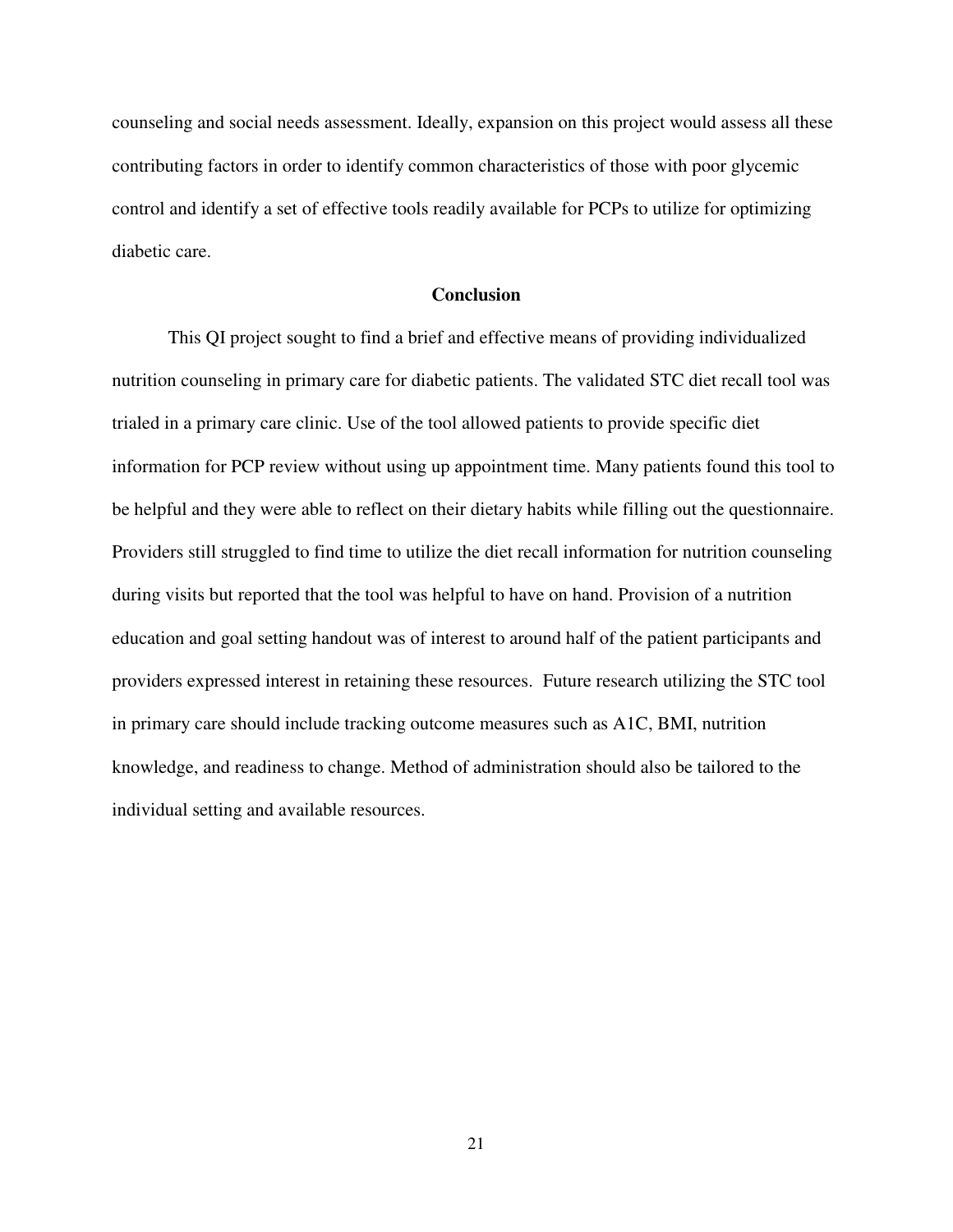#### **References**

- <span id="page-22-0"></span>Ajzen, I. (1985). From intentions to actions: A theory of planned behavior. In J. Kuhl  $&$  J. Beckmann (Eds.), *Action-control: From cognition to behavior* (pp. 1 l-39). Heidelberg: Springer.
- American Diabetes Association. (2021). Standards of medical care in diabetes-2021. *Diabetes Care, 44*(Suppl 1), S53-s72. https://doi.org/10.2337/dc21-S005
- Arana, M. A., Valderas, J. M., & Solomon, J. (2019). Being tested but not educated a qualitative focus group study exploring patients' perceptions of diabetic dietary advice. *BMC Fam Pract*, *20*(1), 1. https://doi.org/10.1186/s12875-018-0892-5
- Ball, L., Davmor, R., Leveritt, M., Desbrow, B., Ehrlich, C., & Chaboyer, W. (2016). Understanding the nutrition care needs of patients newly diagnosed with type 2 diabetes: a need for open communication and patient-focused consultations. *Australian Journal of Primary Health*, *22*(5), 416-422. https://doi.org/10.1071/PY15063
- Browning, C., Chapman, A., Yang, H., Liu, S., Zhang, T., Enticott, J. C., & Thomas, S. A. (2016). Management of type 2 diabetes in China: the Happy Life Club, a pragmatic cluster randomized controlled trial using health coaches. *BMJ open*, *6*(3), e009319. https://doi.org/10.1136/bmjopen-2015-009319
- Centers for Disease Control and Prevention. (2020). *National diabetes statistics report.* U.S. Department of Health and Human Services. https://www.cdc.gov/diabetes/pdfs/data/ statistics/national-diabetes-statistics-report.pdf
- Centers for Medicare and Medicaid Services (2019). *MACRA.*CMS.gov. https://www.cms.gov/Medicare/Quality-Initiatives-Patient-Assessment-Instruments/Value-Based-Programs/MACRA-MIPS-and-APMs/MACRA-MIPS-and-APMs.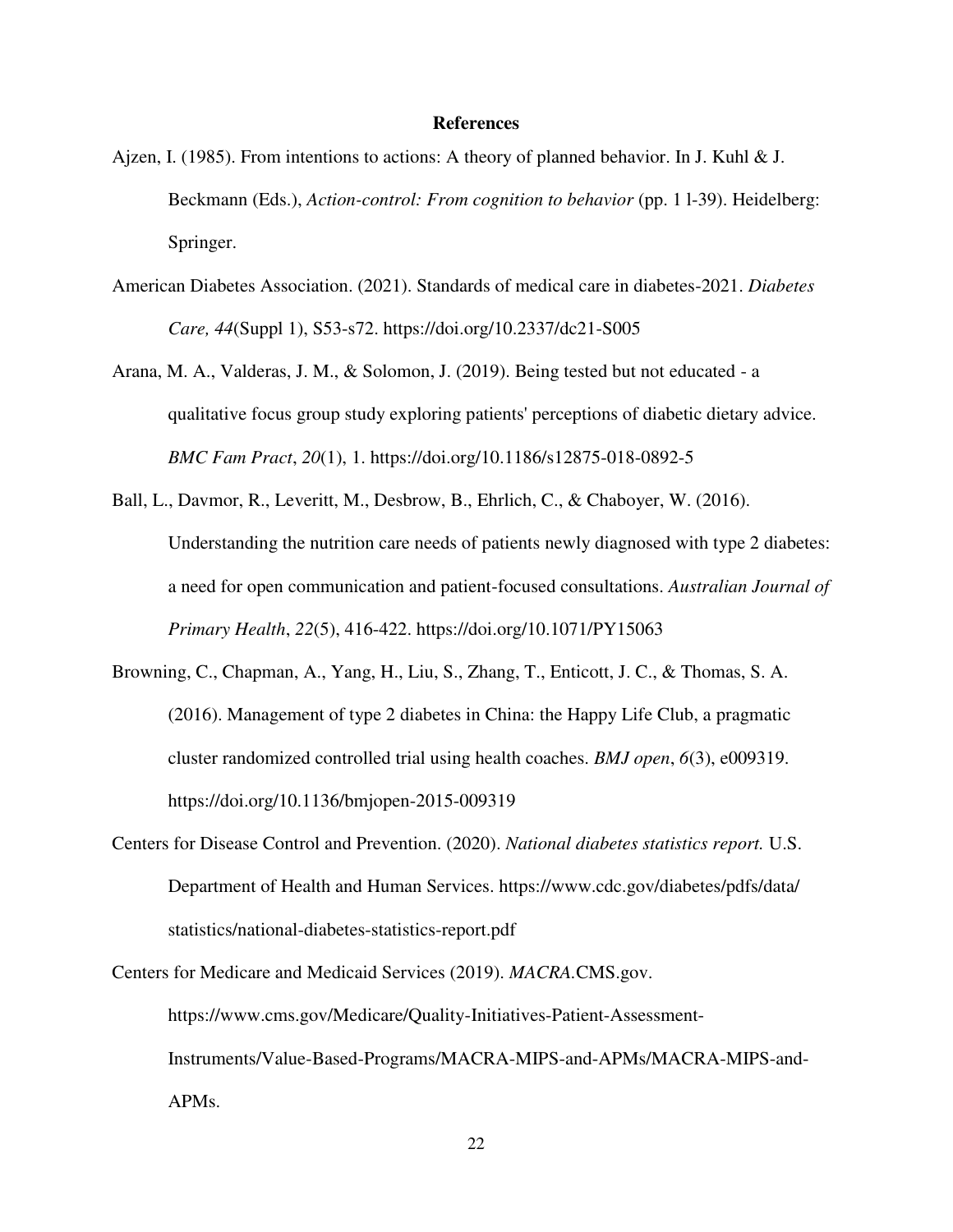- National Quality Forum. (n.d.). *Measuring Performance.* https://www.qualityforum.org/ measuring performance/measuring performance.aspx
- Cheng, L., Sit, J. W. H., Choi, K. C., Chair, S. Y., Li, X., Wu, Y., Long, J., & Tao, M. (2018). Effectiveness of a patient-centred, empowerment-based intervention programme among patients with poorly controlled type 2 diabetes: A randomised controlled trial. *Int J Nurs Stud*, *79*, 43-51. https://doi.org/10.1016/j.ijnurstu.2017.10.021
- Cornier, M., Després, J., Davis, N., Grossniklaus, D.A., Klein, S., Lamarche, B., Lopez-Jimenez, F., Rao, G., St-Ong, M., Towfighi, A., & Poirier, P. (2011). Assessing adiposity: A scientific statement from the American Heart Association. *Circulation, 124*, 1996-2019. https://doi.org/10.1161/CIR.0b013e318233bc6a
- Evert, A. B., Dennison, M., Gardner, C. D., Garvey, W. T., Lau, K. H. K., MacLeod, J., Mitri, J., Pereira, R. F., Rawlings, K., Robinson, S., Saslow, L., Uelmen, S., Urbanski, P. B., & Yancy, W. S., Jr. (2019). Nutrition Therapy for Adults With Diabetes or Prediabetes: A Consensus Report. Diabetes Care, 42(5), 731-754. https://doi.org/10.2337/dci19-0014
- Grohmann, B., Espin, S., & Gucciardi, E. (2017). Patients' experiences of diabetes education teams integrated into primary care. *Can Fam Physician, 63*(2), e128-e136.
- Hayashino, Y., Suzuki, H., Yamazaki, K., Goto, A., Izumi, K., & Noda, M. (2016). A cluster randomized trial on the effect of a multifaceted intervention improved the technical quality of diabetes care by primary care physicians: the Japan Diabetes Outcome Intervention Trial-2 (J-DOIT2). *Diabetic Medicine*, 33(5), 599‐608. https://doi.org/10.1111/ dme.12949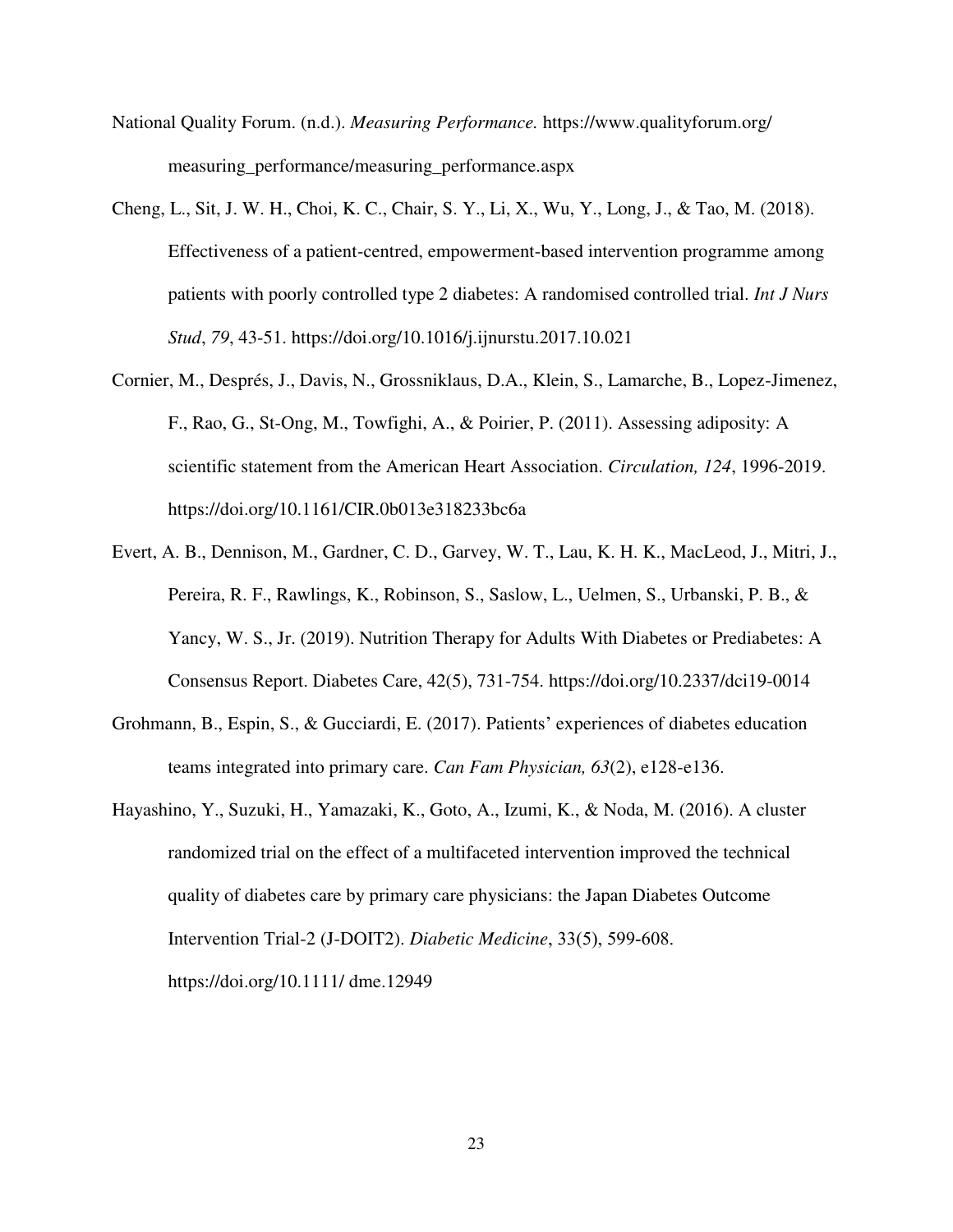- Horigan, G., Davies, M., Findlay-White, F., Chaney, D., & Coates, V. (2017). Reasons why patients referred to diabetes education programmes choose not to attend: a systematic review. *Diabetic Medicine*, 34, 14-26. DOI: 10.1111/dme.13120
- Institute for Healthcare Improvement. (2021). *How to Improve.* http://www.ihi.org/resources/ Pages/HowtoImprove/ScienceofImprovementTestingChanges.aspx
- Langley, G., Moen, R., Nolan, K., Nolan, T., Norman, C., Provost, L. (2009). *The Improvement Guide* (2<sup>nd</sup> ed.). Jossey-Bass.
- Lean, M. E. J., Leslie, W. S., Barnes, A. C., Brosnahan, N., Thom, G., McCombie, L., Peters, C., Zhyzhneuskaya, S., Al-Mrabeh, A., Hollingsworth, K. G., & et al. (2017). Primary care-led weight management for remission of type 2 diabetes (DiRECT): an open-label, cluster-randomised trial [Article In Press]. *Lancet*, *(no pagination)*. https://doi.org/10.1016/S0140-6736%2817%2933102-1
- Melnyk, B.M., Fineout-Overholt, E., Gallagher-Ford, L., & Stillwell, S.B. (2011). Evidencebased practice, step by step: sustaining evidence-based practice through organizational policies and an innovative model. *Am J Nurs, 111*(9), 57-60. doi: 10.1097/ 01.NAJ.0000405063.97774.0e. PMID: 21865934.
- Mottalib, A., Salsberg, V., Mohd-Yusof, B.-N., Mohamed, W., Carolan, P., Pober, D. M., Mitri, J., & Hamdy, O. (2018). Effects of nutrition therapy on A1c and cardiovascular disease risk factors in overweight and obese patients with type 2 diabetes. *Nutrition Journal*, *17*(1), 1-1. https://doi.org/10.1186/s12937-018-0351-0
- Office of Disease Prevention and Health Promotion. (n.d.). Reduce the proportion of adults with diabetes who have an A1c value above 9 percent — D‑03. Healthy People 2030. U.S. Department of Health and Human Services. https://health.gov/healthypeople/objectives-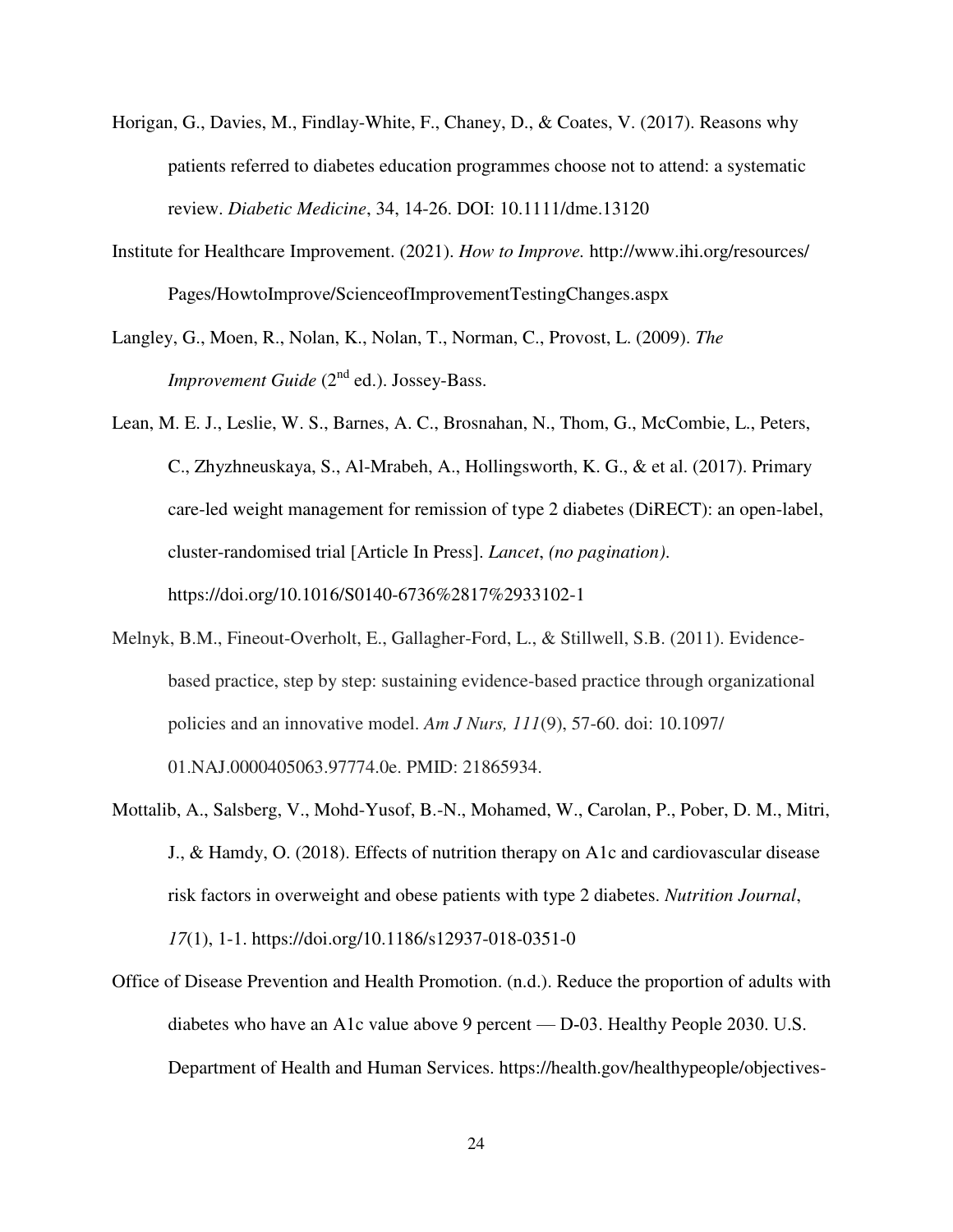and-data/browse-objectives/diabetes/ reduce-proportion-adults-diabetes-who-have-A1cvalue-above-9-percent-d-03

- Paxton, A.E., Strycker, L.A. Toobert, D.J., Ammerman, A.S., & Glasgow, R.E. (2011). Starting The Conversation: Performance of a brief dietary assessment and intervention tool for health professionals. *American Journal of Preventive Medicine*, 40(1), 67-71. doi: 10.1016/j.amepre.2010.10.009.
- Phillips, K., Wood, F., Spanou, C., Kinnersley, P., Simpson, S. A., Butler, C. C., & PRE-EMPT Team (2012). Counselling patients about behaviour change: the challenge of talking about diet. *The British journal of general practice: the journal of the Royal College of General Practitioners, 62*(594), e13–e21. https://doi.org/10.3399/bjgp12X616328
- Varming, A. R., Rasmussen, L. B., Husted, G. R., Olesen, K., Grønnegaard, C., & Willaing, I. (2019). Improving empowerment, motivation, and medical adherence in patients with poorly controlled type 2 diabetes: A randomized controlled trial of a patient-centered intervention. *Patient Educ Couns*, *102*(12), 2238-2245. https://doi.org/10.1016/j.pec.2019.06.014
- Vlaar, E. M. A., Nierkens, V., Nicolaou, M., Middelkoop, B. J. C., Busschers, W. B., Stronks, K., & van Valkengoed, I. G. M. (2017). Effectiveness of a targeted lifestyle intervention in primary care on diet and physical activity among South Asians at risk for diabetes: 2 year results of a randomised controlled trial in the Netherlands [Journal Article; Randomized Controlled Trial; Research Support, Non‐U.S. Gov't]. *BMJ open*, *7*(6), e012221. https://doi.org/10.1136/bmjopen-2016-012221
- Wändell, P.E., de Waard, A.M., Holzmann, M.J., Gornitzki, C., Lionis, C., de Wit, N., Søndergaard, J., Sønderlund, A.L., Kral, N., Seifert, B., Korevaar, J.C., Schellevis, F.G.,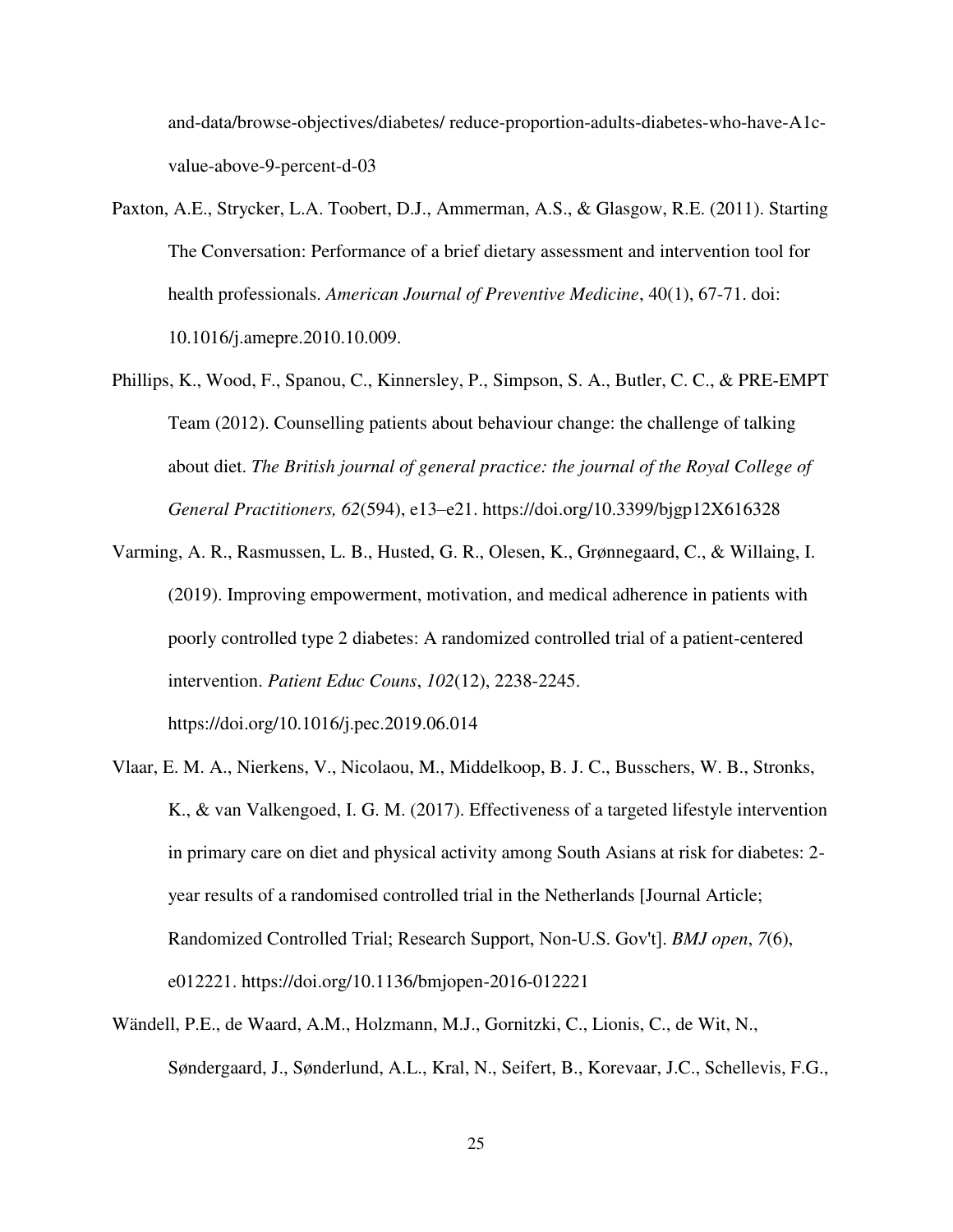& Carlsson, A.C. (2018). Barriers and facilitators among health professionals in primary care to prevention of cardiometabolic diseases: A systematic review. *Family Practice, 35*(4), 383-398. https://doi.org/10.1093/fampra/cmx137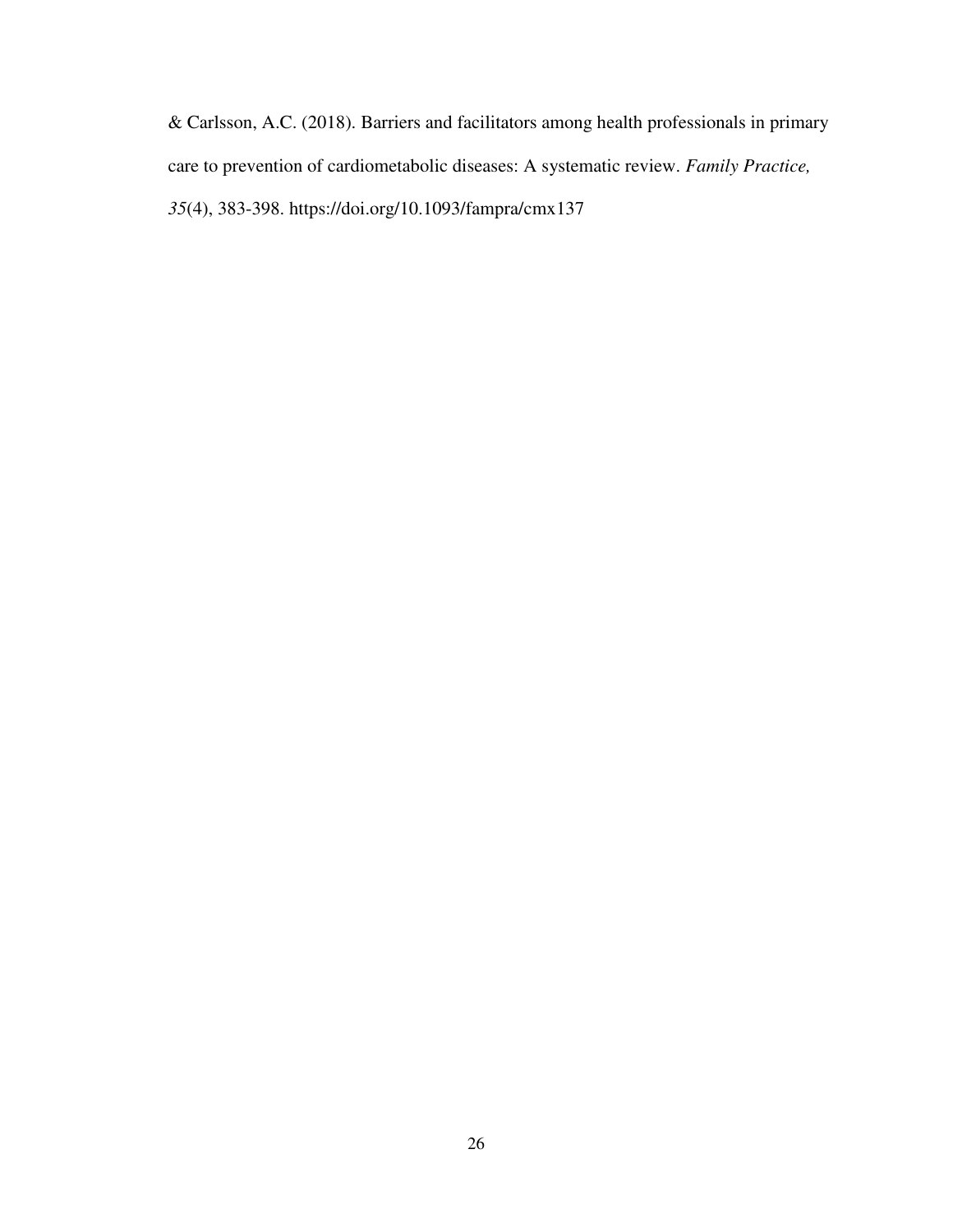# <span id="page-27-0"></span>*Patient Survey Responses*

| Patient survey item                                                                                  | $n(\%)$ |
|------------------------------------------------------------------------------------------------------|---------|
| 1. I am interested in discussing diet and nutrition with                                             |         |
| my healthcare provider.                                                                              |         |
|                                                                                                      |         |
| Strongly disagree                                                                                    | 2(7)    |
| Somewhat disagree                                                                                    | 4(14)   |
| Neutral                                                                                              | 8(29)   |
| Somewhat agree                                                                                       | 9(32)   |
| Strongly agree                                                                                       | 5(18)   |
|                                                                                                      |         |
| 2. I found the questionnaire above helpful for                                                       |         |
| describing my typical diet.                                                                          |         |
|                                                                                                      |         |
| Strongly disagree                                                                                    | 0(0)    |
| Somewhat disagree                                                                                    | 2(7)    |
| Neutral                                                                                              | 5(18)   |
| Somewhat agree                                                                                       | 12(43)  |
| Strongly agree                                                                                       | 9(32)   |
|                                                                                                      |         |
| 3. Filling out the questionnaire helped me realize my                                                |         |
| typical eating habits.                                                                               |         |
|                                                                                                      |         |
| Strongly disagree                                                                                    | 0(0)    |
| Somewhat disagree                                                                                    | 3(11)   |
| Neutral                                                                                              | 8(29)   |
| Somewhat agree                                                                                       | 7(25)   |
| Strongly agree                                                                                       | 10(36)  |
|                                                                                                      |         |
| 4. I am interested in scheduling an appointment with a<br>dietician or the weight management clinic. |         |
|                                                                                                      |         |
| Strongly disagree                                                                                    | 3(18)   |
| Somewhat disagree                                                                                    | 4(24)   |
| Neutral                                                                                              | 5(29)   |
| Somewhat agree                                                                                       | 2(12)   |
| Strongly agree                                                                                       | 3(18)   |
|                                                                                                      |         |
|                                                                                                      |         |
| 5. I anticipate using the Diet Goals sheet provided.                                                 |         |
|                                                                                                      |         |
| Strongly disagree                                                                                    | 0(0)    |
| Somewhat disagree                                                                                    | 3(38)   |
| Neutral                                                                                              | 2(25)   |
| Somewhat agree                                                                                       | 1(13)   |
| Strongly agree                                                                                       | 2(25)   |
|                                                                                                      |         |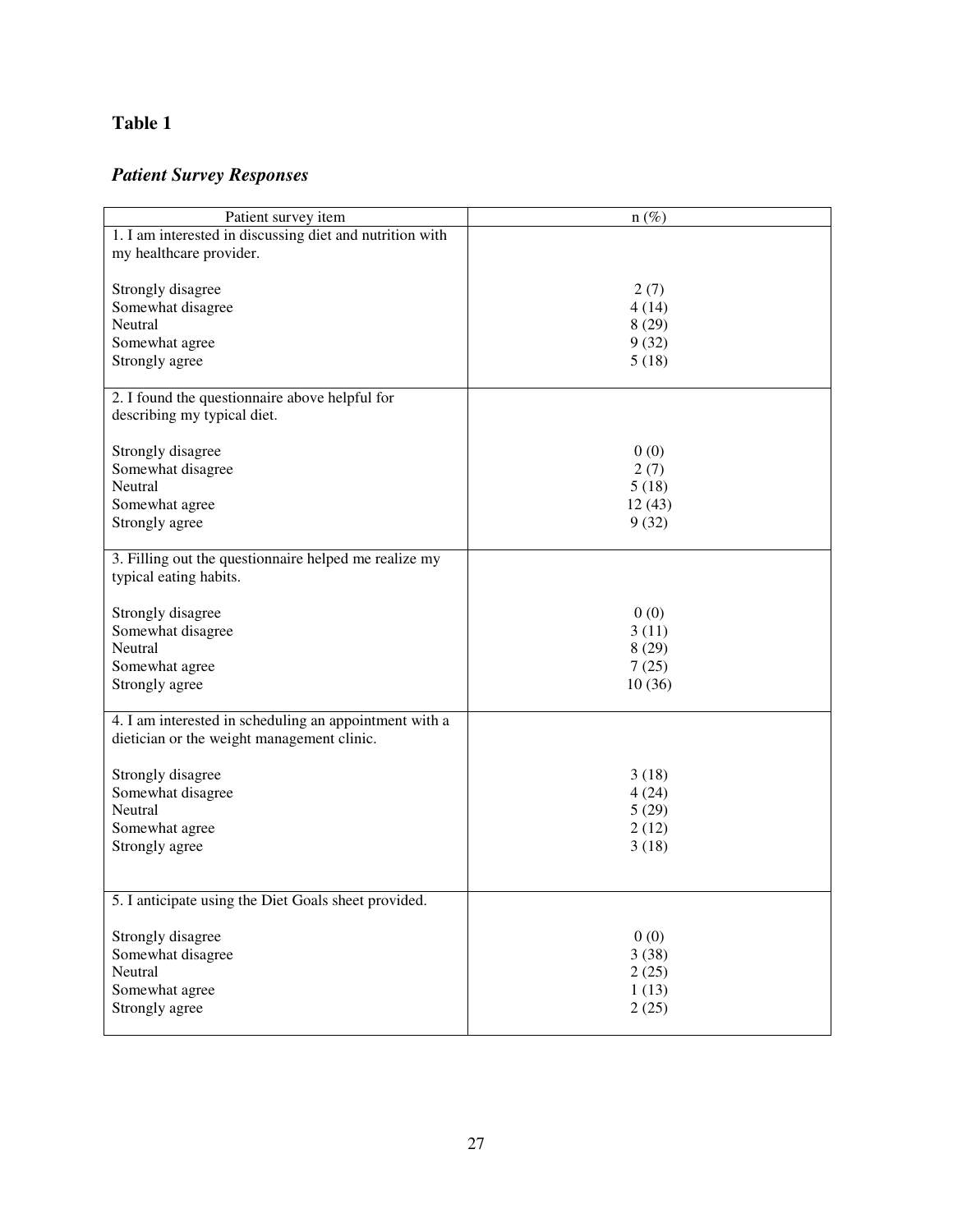# <span id="page-28-0"></span>*Patient Survey Mean Likert Scores with Standard Deviation*

| Likert Item                                                                                                   | n  | Mean | <b>Standard Deviation</b> |
|---------------------------------------------------------------------------------------------------------------|----|------|---------------------------|
| $\overline{I}$ am interested in<br>discussing diet and<br>nutrition with my<br>healthcare provider.           | 28 | 3.39 | 1.04                      |
| I found the<br>questionnaire above<br>helpful for describing<br>my typical diet.                              | 28 | 4.00 | 0.9                       |
| Filling out the<br>questionnaire helped<br>me realize my typical<br>eating habits.                            | 28 | 3.86 | 1.04                      |
| I am interested in<br>scheduling an<br>appointment with a<br>dietician or the<br>weight management<br>clinic. | 17 | 2.88 | 1.14                      |
| I anticipate using the<br>Diet Goals sheet<br>provided.                                                       | 8  | 3.25 | 1.28                      |

Strongly disagree = 1, Somewhat disagree = 2, Neutral = 3, Somewhat agree = 4, Strongly agree =  $5$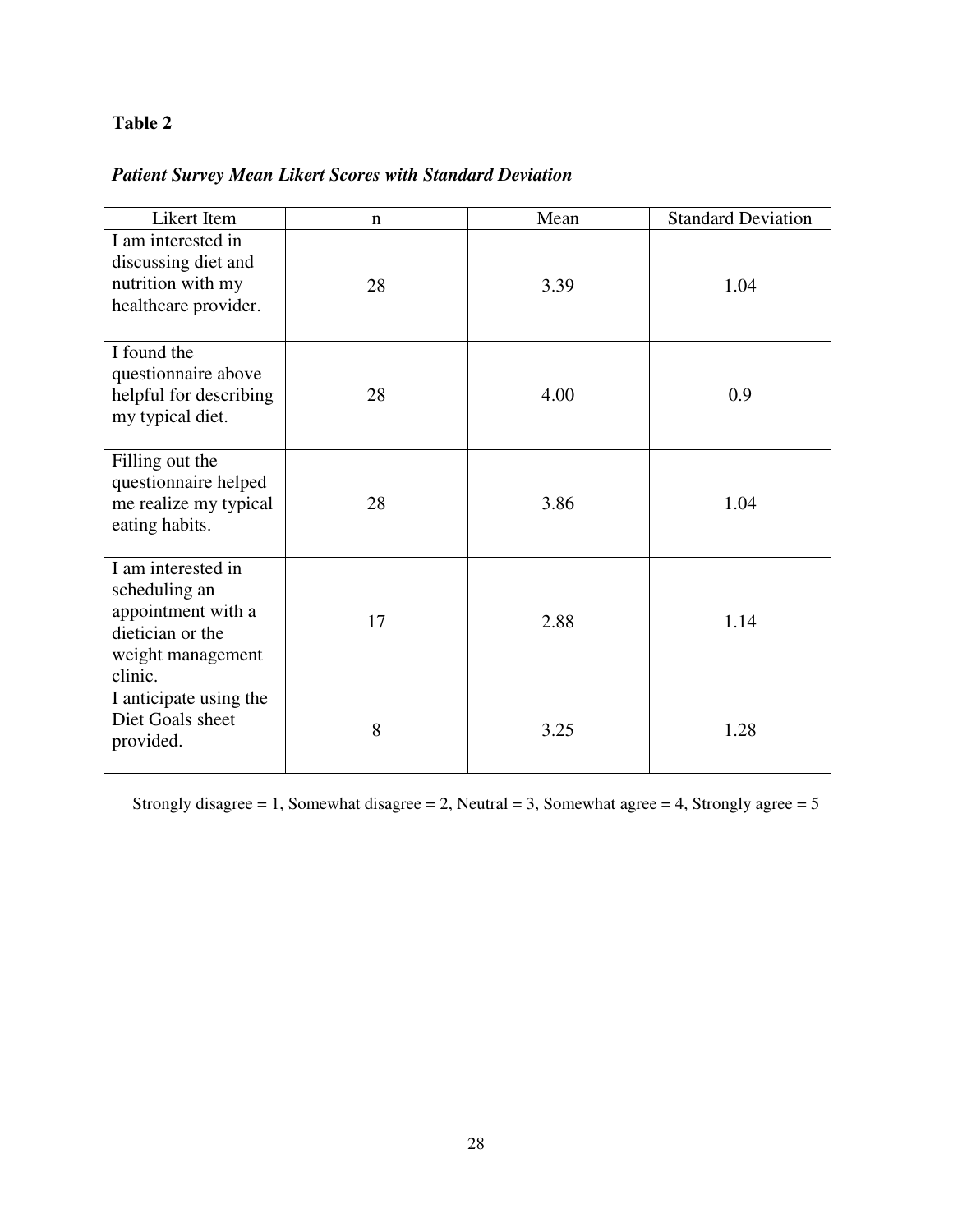# <span id="page-29-0"></span>*Provider Survey Responses: PDSA 2*

| Provider survey items                                   | $n (\%)$ |
|---------------------------------------------------------|----------|
| 1. Diabetic patients benefit from individualized diet   |          |
| teaching at routine clinic visits.                      |          |
|                                                         |          |
| Strongly disagree                                       | 0(0)     |
|                                                         |          |
| Somewhat disagree                                       | 0(0)     |
| Neutral                                                 | 0(0)     |
| Somewhat agree                                          | 0(0)     |
| Strongly agree                                          | 3(100)   |
|                                                         |          |
| 2. I discuss specific dietary changes with my diabetic  |          |
| patients when they have poor glycemic control.          |          |
|                                                         |          |
| Strongly disagree                                       | 0(0)     |
| Somewhat disagree                                       | 0(0)     |
| Neutral                                                 | 0(0)     |
| Somewhat agree                                          | 1(33)    |
|                                                         |          |
| Strongly agree                                          | 2(67)    |
|                                                         |          |
| 3. I have adequate time to provide education to my      |          |
| diabetic patients when they struggle to control their   |          |
| blood sugar.                                            |          |
|                                                         |          |
| Strongly disagree                                       | 0(0)     |
| Somewhat disagree                                       | 2(67)    |
| Neutral                                                 | 1(33)    |
| Somewhat agree                                          | 0(0)     |
| Strongly agree                                          | 0(0)     |
|                                                         |          |
|                                                         |          |
| 4. I have used the STC tool with my diabetic patients.  |          |
|                                                         |          |
| Yes                                                     | 1(33)    |
| N <sub>o</sub>                                          | 2(67)    |
|                                                         |          |
| 5. The STC is a useful tool for diabetes management.    |          |
|                                                         |          |
| Strongly disagree                                       | 0(0)     |
| Somewhat disagree                                       | 0(0)     |
| Neutral                                                 | 0(0)     |
| Somewhat agree                                          | 1(100)   |
| Strongly agree                                          | 0(0)     |
|                                                         |          |
|                                                         |          |
| 6. My patients find the STC helpful for improving diet. |          |
|                                                         |          |
| Strongly disagree                                       | 0(0)     |
| Somewhat disagree                                       | 0(0)     |
| Neutral                                                 | 0(0)     |
| Somewhat agree                                          | 1(100)   |
| Strongly agree                                          | 0(0)     |
|                                                         |          |
| 7. I have adequate time to administer and review the    |          |
|                                                         |          |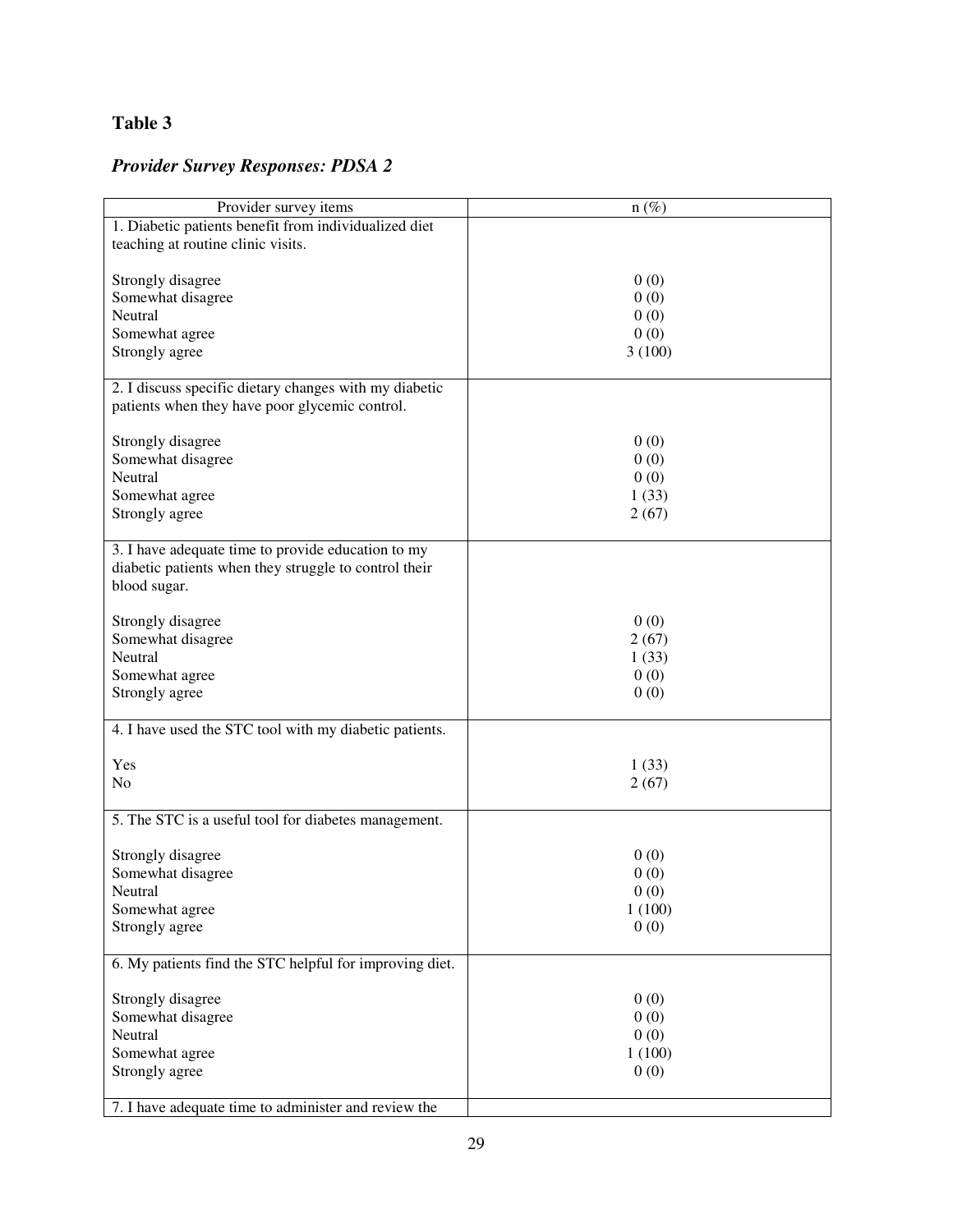| STC during appropriate appointments.                                                  |                                                                                                                              |
|---------------------------------------------------------------------------------------|------------------------------------------------------------------------------------------------------------------------------|
| Strongly disagree<br>Somewhat disagree<br>Neutral<br>Somewhat agree<br>Strongly agree | 1(50)<br>0(0)<br>0(0)<br>1(50)<br>0(0)                                                                                       |
| 8. I will continue using the STC to guide dietary                                     |                                                                                                                              |
| discussions with my patients.                                                         |                                                                                                                              |
| Strongly disagree<br>Somewhat disagree<br>Neutral<br>Somewhat agree<br>Strongly agree | 0(0)<br>0(0)<br>1(100)<br>0(0)<br>0(0)                                                                                       |
| Comments                                                                              | "This was a great tool. Wonderful conversation starter<br>that led to a dietary referral, etc. with some of my<br>patients." |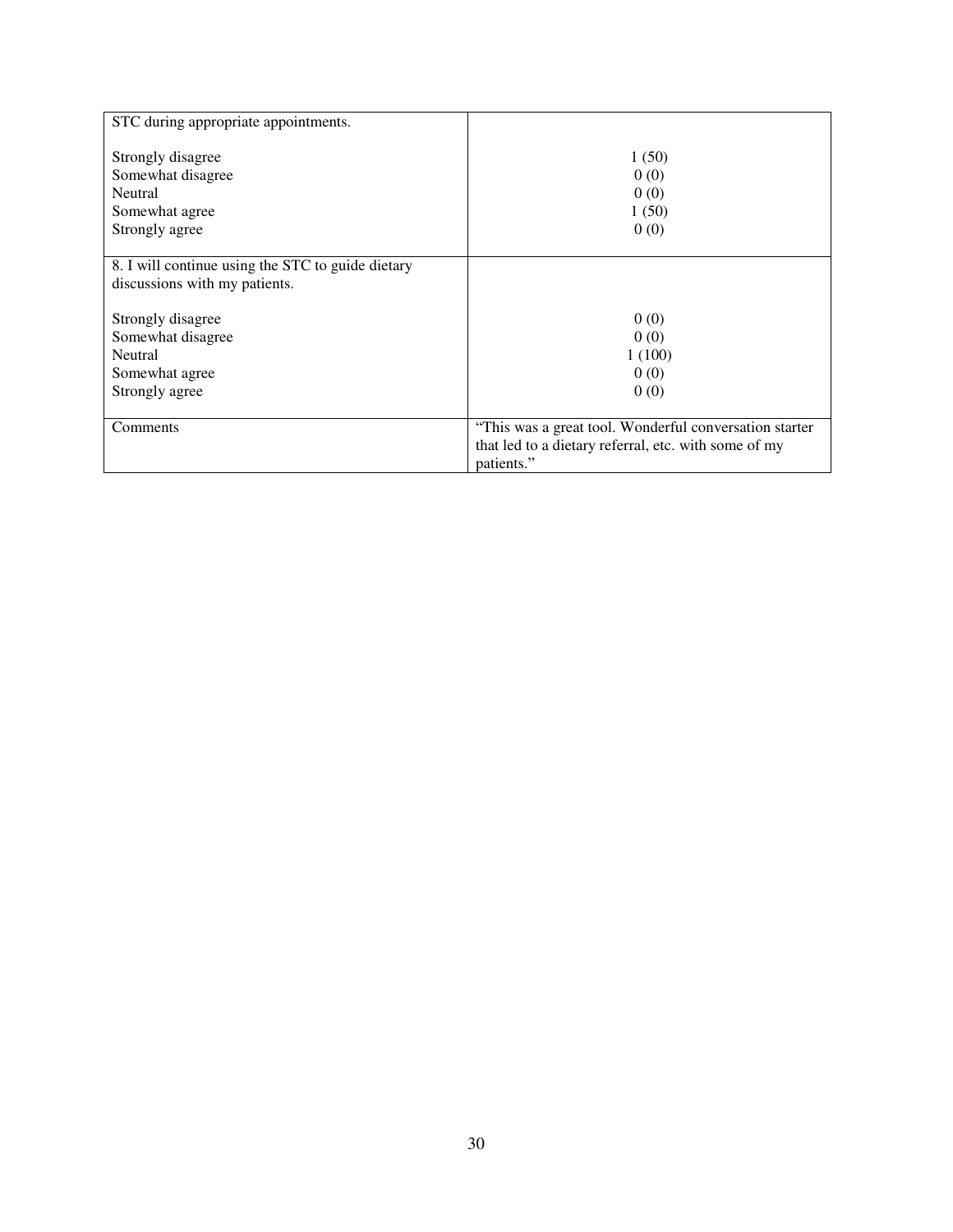# <span id="page-31-0"></span>*Provider Survey Responses: PDSA 3*

| Provider survey items                           | $n(\%)$                                   |
|-------------------------------------------------|-------------------------------------------|
| 1. Do you think it is helpful to have a diet    |                                           |
| recall tool available for nutrition counseling? |                                           |
|                                                 |                                           |
| Yes                                             | 3(100)                                    |
| N <sub>o</sub>                                  | 0(0)                                      |
|                                                 |                                           |
| 2. If "no" to previous, why?                    | No responses required                     |
| 3. Do you like having a nutrition education     |                                           |
| sheet available for patients?                   |                                           |
|                                                 |                                           |
| Yes                                             | 3(100)                                    |
| N <sub>o</sub>                                  | 0(0)                                      |
|                                                 |                                           |
|                                                 |                                           |
| 4. If "no" to previous, why?                    | No responses required                     |
| 5. What barriers do you face in providing       | Free text responses:                      |
| nutrition counseling for diabetic patients?     | "Time; pt's perceptiveness"<br>1.         |
|                                                 | "Time"<br>2.                              |
|                                                 | 3.<br>"Time - people always say, "Oh, you |
|                                                 | only have to spend 5 minutes having       |
|                                                 | this discussion!" Realistically, the      |
|                                                 | conversation is going to take 10-15       |
|                                                 | minutes and will take up the entire       |
|                                                 | visit because I'll ask a question, get a  |
|                                                 | 5-minute story in response, and then      |
|                                                 | have to ask follow-up questions. The      |
|                                                 | paper did help with that some since       |
|                                                 | they already provided answers."           |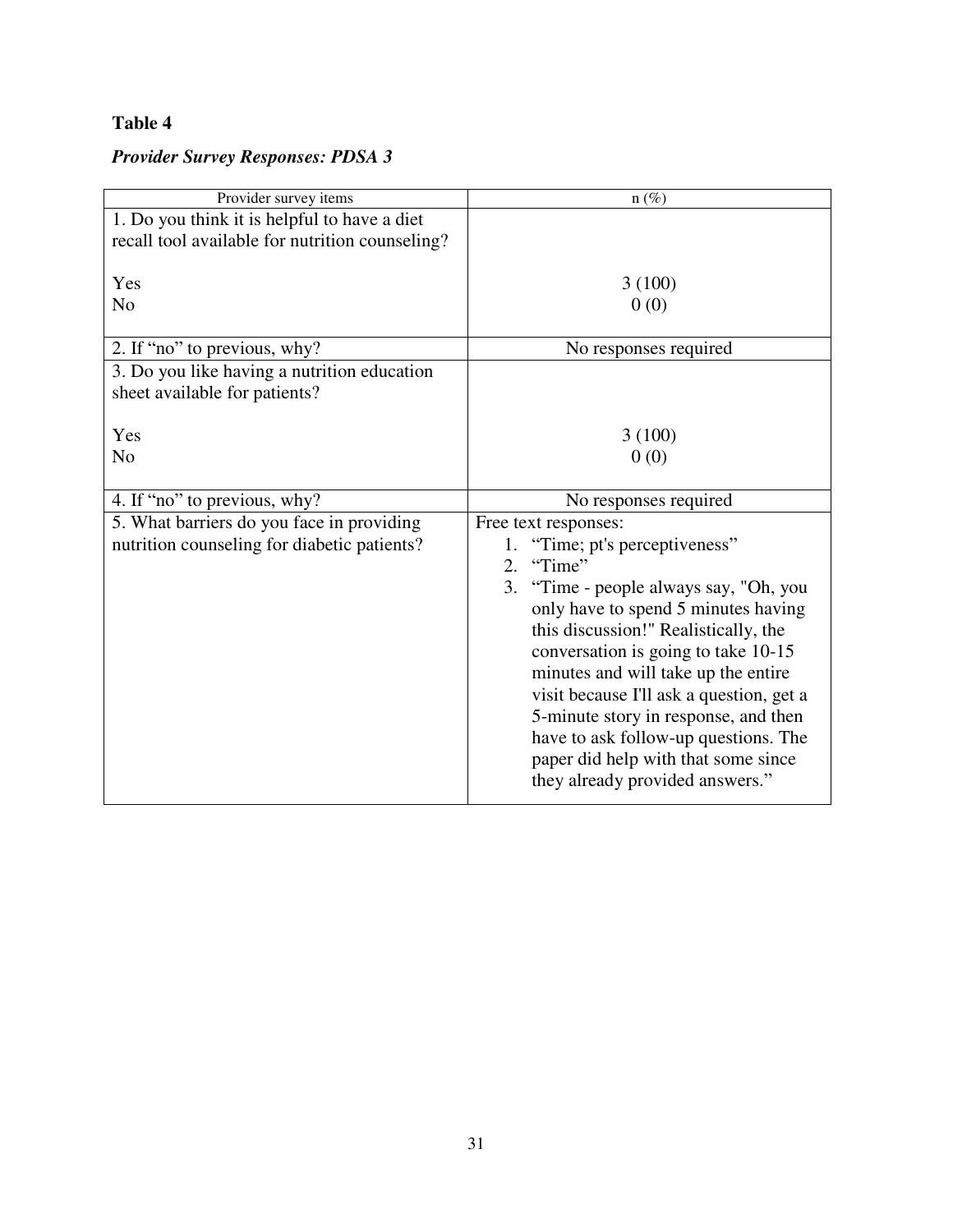# <span id="page-32-0"></span>**Figure 1**



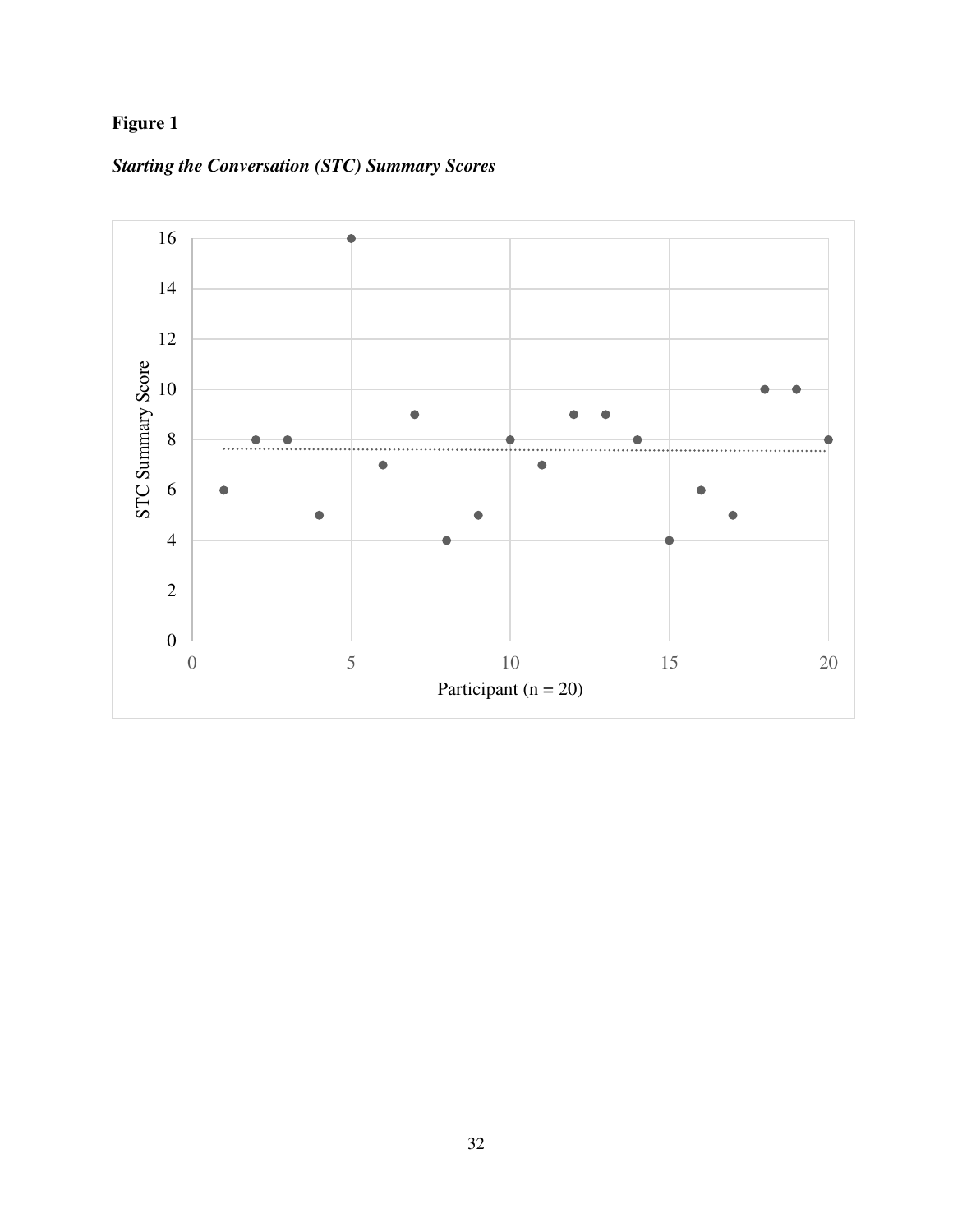## **Appendix A**

## <span id="page-33-0"></span>**Starting the Conversation (STC) Diet Recall Tool**

## **Starting The Conversation: Diet**

(Scale developed by: the Center for Health Promotion and Disease Prevention, University of North Carolina at Chapel Hill, and North Carolina Prevention Partners)

Over the past few months:

| 1. | How many times a week did you eat<br>fast food meals or snacks?                                                   | Less than<br>1 time<br>$\vert$ 0 | $1 - 3$<br>times<br>$\Box$ 1 | 4 or more<br>times<br>$\vert$ 2         |
|----|-------------------------------------------------------------------------------------------------------------------|----------------------------------|------------------------------|-----------------------------------------|
| 2. | How many servings of fruit did you eat                                                                            | 5 or more                        | $3 - 4$                      | 2 or less                               |
|    | each day?                                                                                                         | $\overline{0}$                   | $\vert$ 1                    | $\vert$ 2                               |
| 3. | How many servings of vegetables did                                                                               | 5 or more                        | $3 - 4$                      | 2 or less                               |
|    | you eat each day?                                                                                                 | $\circ$                          | $\Box$ 1                     | $\vert$ 2                               |
| 4. | How many regular sodas or glasses of                                                                              | Less than 1                      | $1 - 2$                      | 3 or more                               |
|    | sweet tea did you drink each day?                                                                                 | $\vert$ 0                        | $\vert$ 1                    | $\vert$ 2                               |
| 5. | How many times a week did you eat                                                                                 | 3 or more                        | $1 - 2$                      | Less than                               |
|    | beans (like pinto or black beans),                                                                                | times                            | times                        | 1 time                                  |
|    | chicken, or fish?                                                                                                 | $\overline{\phantom{a}}$         | $\Box$ 1                     | $\vert$   2                             |
| 6. | How many times a week did you eat                                                                                 | 1 time                           | $2 - 3$                      | 4 or more                               |
|    | regular snack chips or crackers (not                                                                              | or less                          | times                        | times                                   |
|    | low-fat)?                                                                                                         | $\vert$ 0                        | $\Box$ 1                     | $\vert$   2                             |
| 7. | How many times a week did you eat                                                                                 | 1 time                           | $2 - 3$                      | 4 or more                               |
|    | desserts and other sweets (not the                                                                                | or less                          | times                        | times                                   |
|    | low-fat kind)?                                                                                                    | $\vert$ 0                        | $\vert$ 1                    |                                         |
| 8. | How much margarine, butter, or meat<br>fat do you use to season vegetables or<br>put on potatoes, bread, or corn? | Very little<br>$\Omega$          | Some<br>$\overline{1}$       | A lot<br>$\begin{array}{c} \end{array}$ |
|    | SUMMARY SCORE (sum of all items):                                                                                 |                                  |                              |                                         |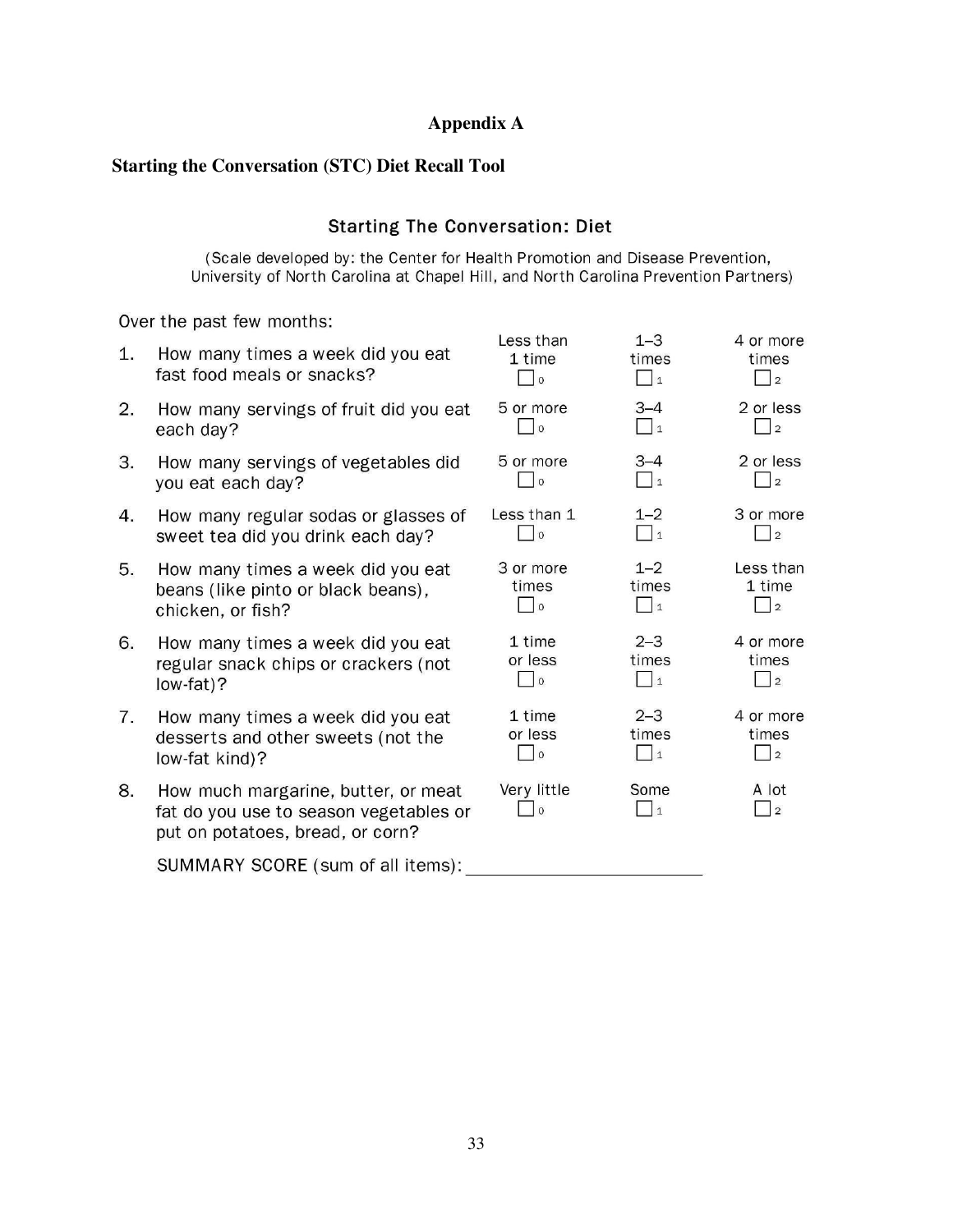# **Appendix B**

# <span id="page-34-0"></span>**Patient Surveys**

# *PDSA 1*

What do you think of this tool?

|                                                                                        | Strongly<br>disagree | Somewhat<br>disagree | Neutral | Somewhat<br>agree | Strongly<br>agree |
|----------------------------------------------------------------------------------------|----------------------|----------------------|---------|-------------------|-------------------|
| I am interested in<br>discussing diet and<br>nutrition with my<br>healthcare provider. |                      |                      |         |                   |                   |
| I found the<br>questionnaire above<br>helpful for describing<br>my typical diet.       |                      |                      |         |                   |                   |
| Filling out the<br>questionnaire helped<br>me realize my typical<br>eating habits.     |                      |                      |         |                   |                   |

# *PDSA 2*

|                                                                                        | Strongly<br>disagree | Somewhat<br>disagree | Neutral | Somewhat<br>agree | Strongly agree |
|----------------------------------------------------------------------------------------|----------------------|----------------------|---------|-------------------|----------------|
| I am interested in<br>discussing diet and<br>nutrition with my<br>healthcare provider. |                      |                      |         |                   |                |
| I found the questionnaire<br>above helpful for<br>describing my typical diet.          |                      |                      |         |                   |                |
| Filling out the<br>questionnaire helped me<br>realize my typical eating<br>habits.     |                      |                      |         |                   |                |
| I am interested in<br>scheduling a visit with a<br>dietician.                          |                      |                      |         |                   |                |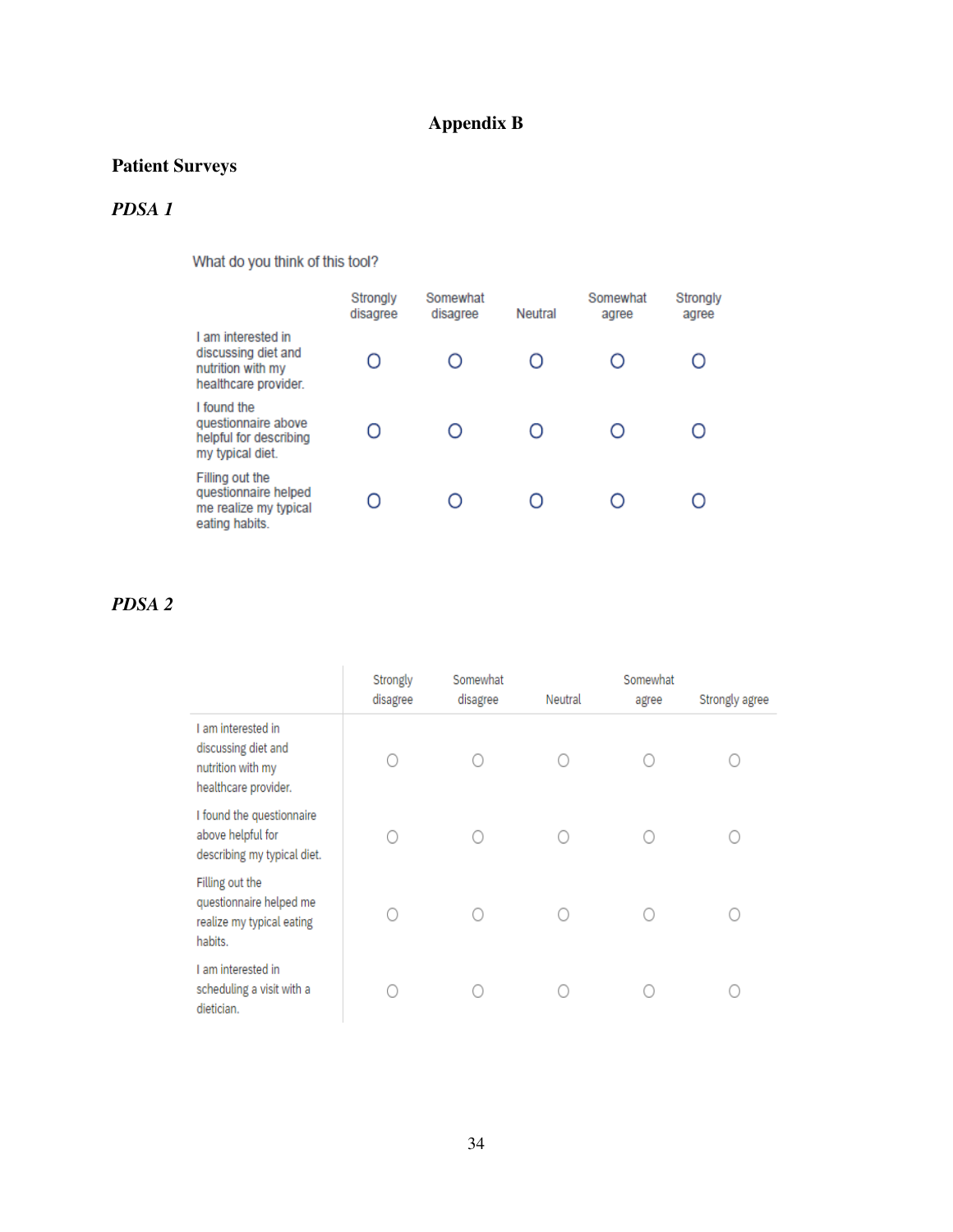# *PDSA 3*

|                                                                                                         | Strongly<br>disagree | Somewhat<br>disagree | Neutral | Somewhat<br>agree | Strongly agree |
|---------------------------------------------------------------------------------------------------------|----------------------|----------------------|---------|-------------------|----------------|
| I am interested in<br>discussing diet and<br>nutrition with my<br>healthcare provider.                  |                      |                      |         |                   |                |
| I found the diet recall<br>questionnaire helpful for<br>describing my typical diet.                     |                      |                      |         |                   |                |
| Filling out the<br>questionnaire helped me<br>realize my typical eating<br>habits.                      |                      |                      |         |                   |                |
| I anticipate using the Diet<br>Goals sheet provided.                                                    |                      |                      |         |                   |                |
| I am interested in<br>scheduling an appointment<br>with a dietician or the<br>weight management clinic. |                      |                      |         |                   |                |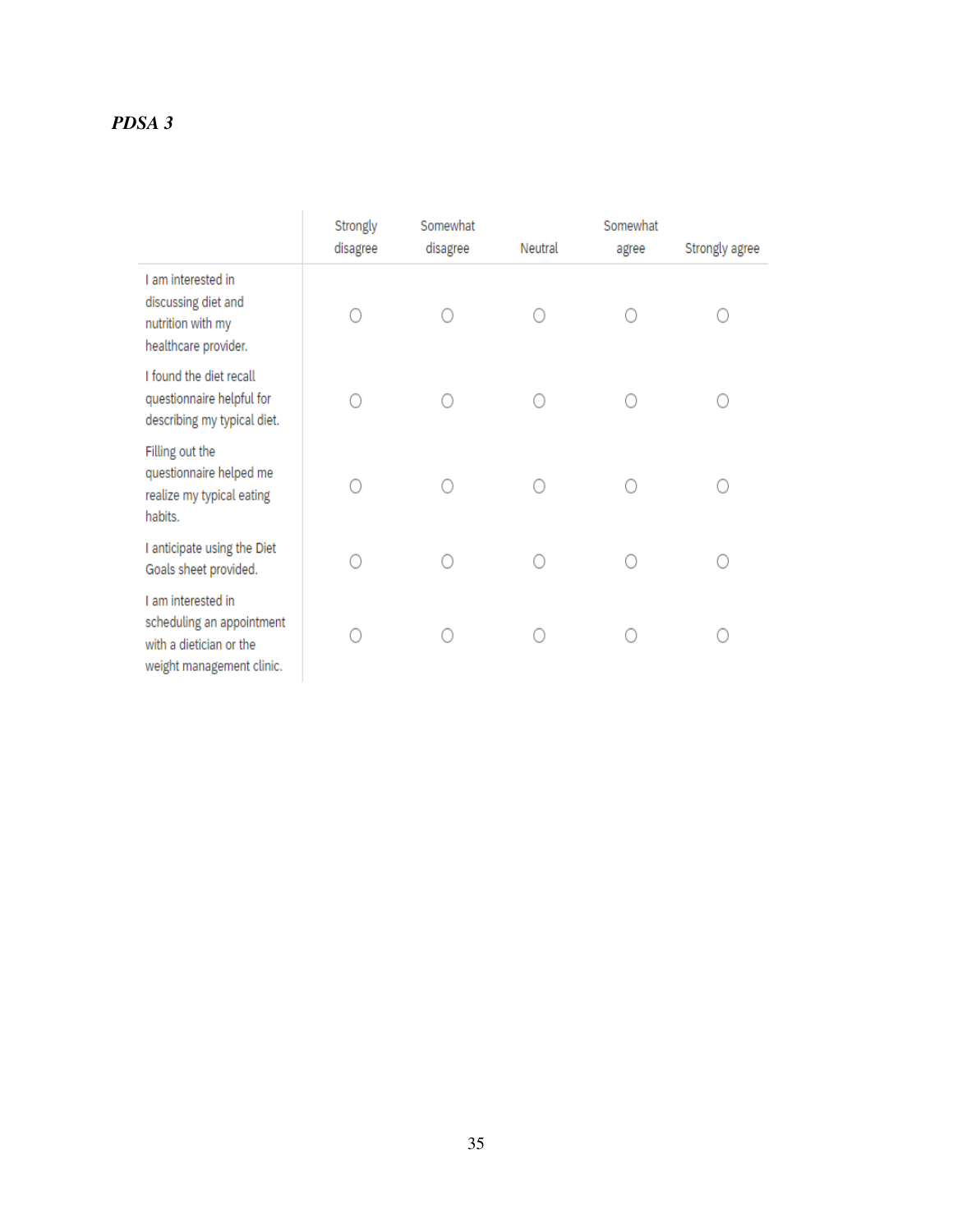## **Appendix C**

### <span id="page-36-0"></span>**Provider Surveys**

## *PDSA 2*

Please indicate your level of agreement with the following statements on a scale of 1 to 5, with 1 being 'strongly disagree' and 5 being 'strongly agree'.

- 1. Diabetic patients benefit from individualized diet teaching at routine clinic visits.
	- o 1 (strongly disagree)
	- o 2
	- o 3
	- o 4
	- o 5 (strongly agree)
- 2. I discuss specific dietary changes with my diabetic patients when they have poor glycemic control.
	- o 1 (strongly disagree)
	- o 2
	- o 3
	- o 4
	- o 5 (strongly agree)
- 3. I have adequate time to provide education to my diabetic patients when they struggle to control their blood sugar.
	- o 1 (strongly disagree)
	- o 2
	- $\circ$  3
	- o 4
	- o 5 (strongly agree)
- 4. I have used the Starting the Conversation (STC) tool with my diabetic patients.
	- o Yes
	- o No

If you answered 'Yes' to the above, please answer the following:

- 5. The STC is a useful tool for diabetes management.
	- o 1 (strongly disagree)
	- o 2
	- o 3
	- o 4
	- o 5 (strongly agree)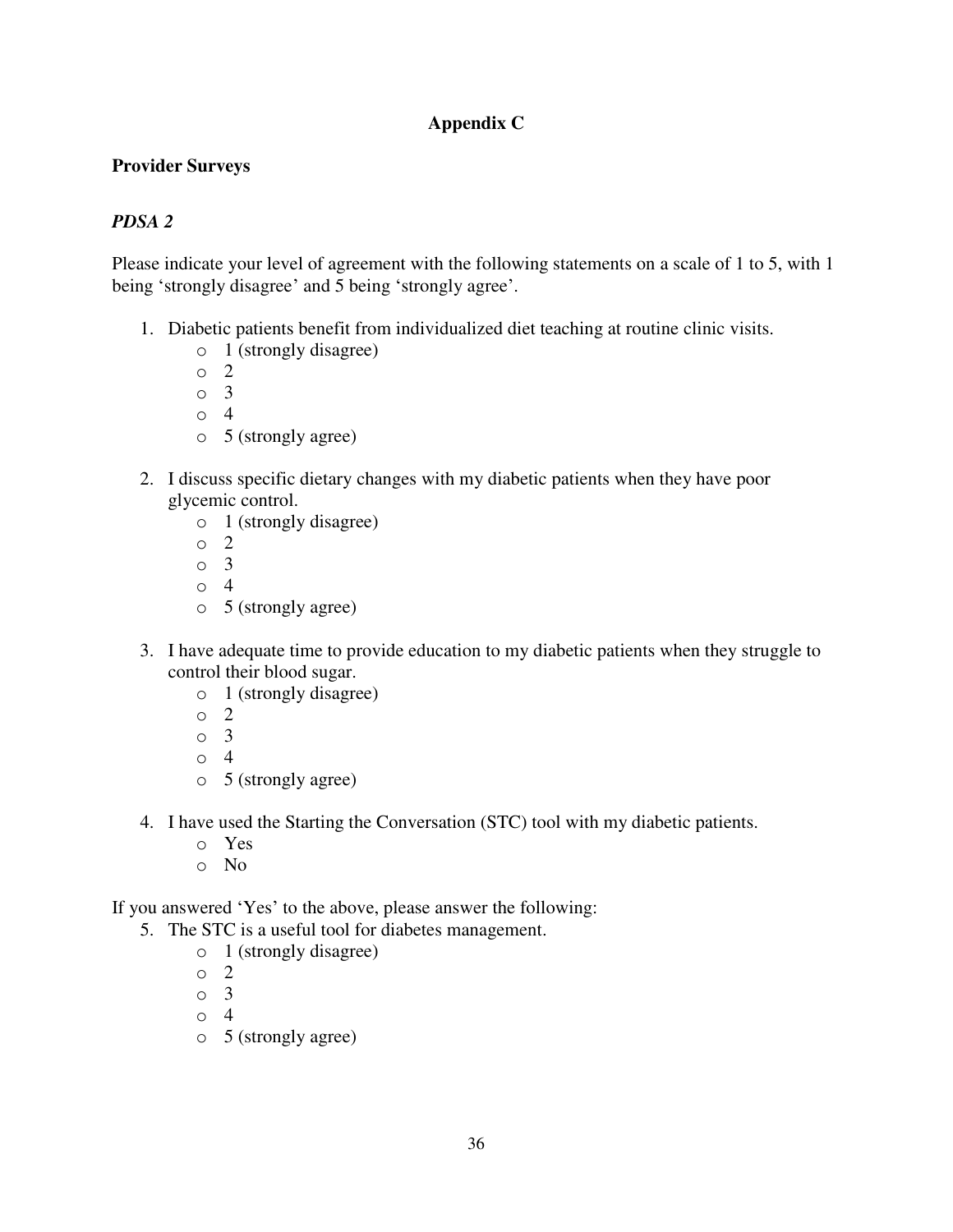- 6. My patients find the STC helpful for improving diet.
	- o 1 (strongly disagree)
	- o 2
	- o 3
	- o 4
	- o 5 (strongly agree)
- 7. I have adequate time to administer and review the STC during appropriate appointments.
	- o 1 (strongly disagree)
	- o 2
	- o 3
	- o 4
	- o 5 (strongly agree)
- 8. I will continue using the STC to guide dietary discussions with my patients.
	- o 1 (strongly disagree)
	- o 2
	- o 3
	- o 4
	- o 5 (strongly agree)
- 9. Please provide any feedback or suggestions you have concerning the use of the STC.

### *PDSA 3*

- 1. Do you think it is helpful to have a diet recall tool available for nutrition counseling?
	- a. Yes
	- b. No
- 2. If "no" to previous, why?
- 3. Do you like having a nutrition education sheet available for patients?
	- a. Yes
	- b. No
- 4. If "no" to previous, why?
- 5. What barriers do you face in providing nutrition counseling for diabetic patients?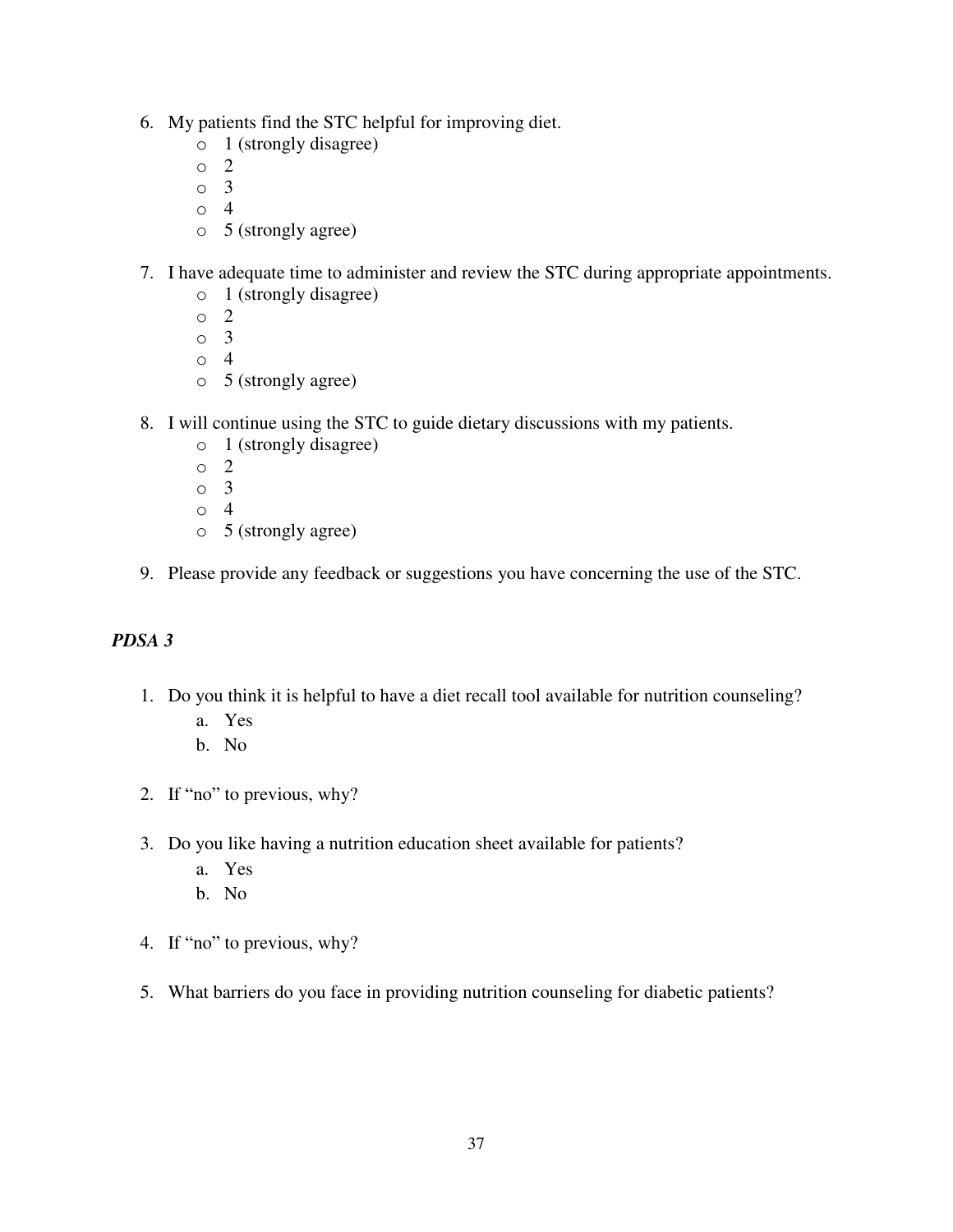### **Appendix D**

### <span id="page-38-0"></span>**Healthcare Provider Education**

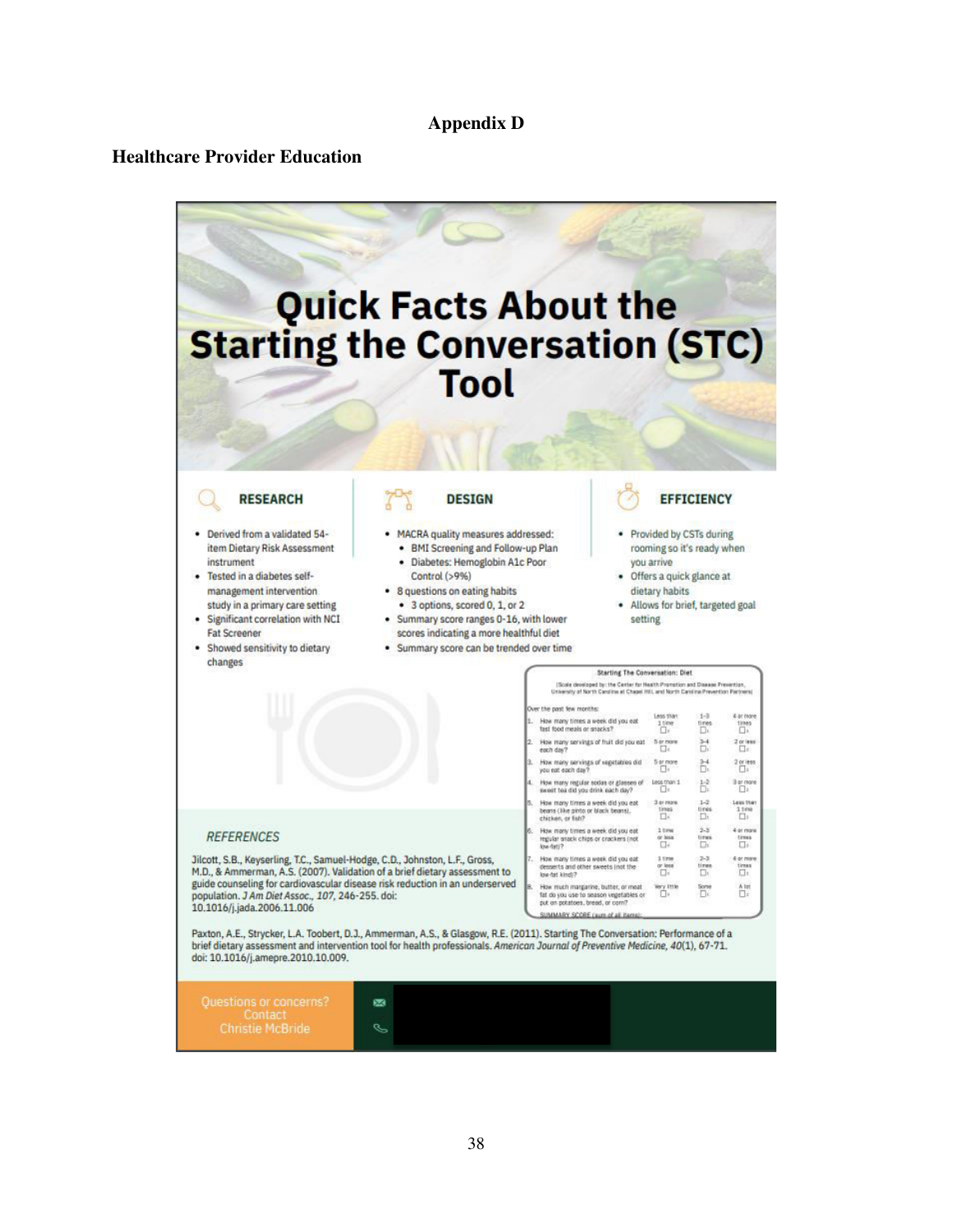### **Appendix E**

### <span id="page-39-0"></span>**Patient Education: PDSA 3**

### **Serving Size Guidance**

How much is a fruit or vegetable serving?

Fruits

- A medium-sized whole fruit (like an apple)
- ½ cup fresh, frozen, or canned
- ¼ cup dried
- ¼ fruit juice

Vegetables

- 1 cup of leafy greens
- 1/2 cup fresh, frozen, or canned
- $\bullet$ 1/2 cup vegetable juice

4-5 servings each are recommended daily. Scan to learn more:



### **Nutrition Education**